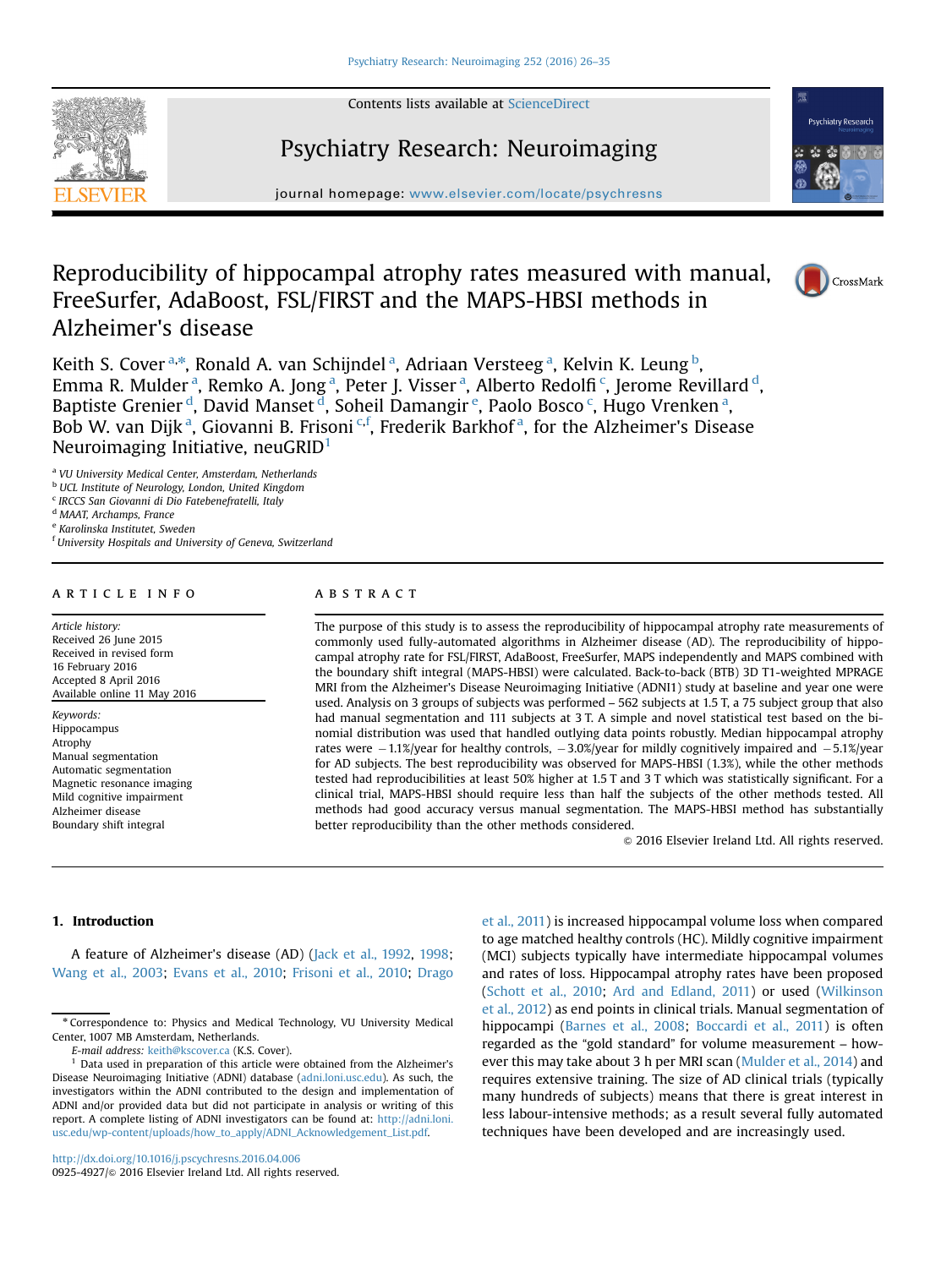Manual measurements of hippocampal volume or atrophy rate are generally assumed to be more accurate than automated methods ([Barnes et al., 2008](#page-7-0); [Boccardi et al., 2011](#page-7-0)) and are used for validation of the accuracy of automated techniques [\(Hsu et al.,](#page-8-0) [2002;](#page-8-0) [Tae et al., 2008;](#page-9-0) [Morey et al., 2009](#page-8-0); [Pardoe et al., 2009;](#page-8-0) [Dewey et al., 2010;](#page-8-0) [Lehmann et al., 2010;](#page-8-0) [Sanchez-Benavides et al.,](#page-8-0) [2010;](#page-8-0) [Doring et al., 2011;](#page-8-0) [Kim et al., 2012](#page-8-0); [Iglesiasa et al., 2015\)](#page-8-0). However, fully automatic methods have improved to the point where it has been suggested that they have similar accuracy when compared to manual measures and are more reproducible ([Duchesne et al., 2002;](#page-8-0) [Kennedy et al., 2009;](#page-8-0) [Dewey et al., 2010;](#page-8-0) [Doring et al., 2011](#page-8-0)). As a consequence, a number of comparisons of methods for measuring atrophy rates have been published ([Kikinis](#page-8-0) [et al., 1992;](#page-8-0) [Fox and Freeborough, 1997](#page-8-0); [Rudick et al., 1999](#page-8-0); [Crum](#page-8-0) [et al., 2001;](#page-8-0) [Zhang et al., 2001](#page-9-0); [Smith et al., 2002;](#page-9-0) [Barnes et al.,](#page-7-0) [2004,](#page-7-0) [2007;](#page-7-0) [van de Pol et al., 2007;](#page-9-0) [Altmann et al., 2009;](#page-7-0) [Barkhof](#page-7-0) [et al., 2009;](#page-7-0) [Shaw et al., 2009;](#page-8-0) [Sluimer et al., 2009;](#page-9-0) [Shen et al.,](#page-8-0) [2010;](#page-8-0) [Westman et al., 2011](#page-9-0)).

The ideal way to compare atrophy rate measurement methods would use perfectly accurate segmentations as a gold standard. The performance of each method could then be compared against the perfect segmentation over a set of subjects. By calculating the spread of the errors in each method – such as the standard deviation – the best performing methods could be determined. Perfectly accurate segmentations are not available, but we can obtain an indication of the spread of the errors in the methods - provided the methods are reasonably accurate - by repeating the measurements and determining their spread.

The goal of the current study was to compare the reproducibility of hippocampal atrophy rate of commonly-used automated measurement techniques, at both 1.5 T and 3 T, taking advantage of back-to-back (BTB) MPRAGE volumetric scans routinely acquired at each subject in the first Alzheimer's Disease Neuroimaging Initiative (ADNI1) study. We aimed to assess the most recent versions of FreeSurfer [\(Fischl et al., 2002,](#page-8-0) [2004;](#page-8-0) [Reuter et al., 2012\)](#page-8-0), FSL/FIRST ([Patenaude et al., 2011](#page-8-0)), AdaBoost [\(Morra et al., 2009\)](#page-8-0) and MAPS-HBSI ([Leung et al., 2010\)](#page-8-0).

The data set from the ADNI1 study ([Mueller et al., 2005;](#page-8-0) [Jack](#page-8-0) [et al., 2008;](#page-8-0) [Weiner et al., 2012](#page-9-0)) provides a singular opportunity to compare the reproducibilities of brain atrophy methods. While rarely mentioned in the literature, as part of ADNI1, two 3D T1 weighted MPRAGEs were acquired BTB during each subject visit with the acquisition of the second MPRAGE usually starting within seconds of completion of the first [\(Cover et al., 2011](#page-8-0)). All ADNI1 subjects were asked to have a scan at 1.5 T with a subset of subjects also having 3T imaging. With 800 subjects acquired across 55 sites included in ADNI1, it provides a much larger BTB dataset than available for previous reproducibilities studies. In addition, the ADNI1 study put a great deal of effort into standardizing the acquisition of the MPRAGE sequences across the ADNI1 sites. Thus, ADNI1 provides an excellent dataset to test the reproducibility of the measurement of hippocampal atrophy rates and other structural segmentation methods.

For the hippocampus atrophy rates, the BTB reproducibility of manual segmentation at 1.5 T of hippocampi atrophy ([Mulder](#page-8-0) [et al., 2014](#page-8-0)) has been compared to FreeSurfer, and FSL/FIRST for a subset of  $N=80$  subjects of the ADNI1 dataset. Mulder et al. found the manual and automated segmentations had similar reproducibilities.

Although the ADNI1 study was performed primarily at 1.5 T, with research studies and trials in AD and other disorders shifting to 3 T acquisitions [\(de Jong et al., 2008](#page-8-0); [Watson et al., 2010\)](#page-9-0) it was important to include in ADNI1 a sub-set of subjects who had 3 T BTB as well as 1.5 T BTB imaging. A direct comparison between 3 T and 1.5 T has only been performed for a cross sectional method ([Keihaninejad et al., 2010](#page-8-0)) but without reproducibility measurements. Longitudinally, only the reproducibility of the FSL/ Siena measure for whole brain atrophy has been compared at 1.5 T and 3 T ([Cover et al., 2014\)](#page-8-0).

In addition, for whole brain volume atrophy measures at 1.5 T ([Popescu et al., 2012\)](#page-8-0), subsets of the ADNI1 BTB dataset have been used to compare the reproducibility [\(Cover et al., 2011](#page-8-0)) of Siena and SienaX.

Here, we compared the reproducibility of 7 popular methods to determine hippocampal atrophy rates over 1 year. Such information is important to plan clinical trials in AD.

Data used in the preparation of this article were obtained from the Alzheimer's Disease Neuroimaging Initiative (ADNI) database ([adni.loni.usc.edu\)](http://adni.loni.usc.edu). The ADNI was launched in 2003 by the National Institute on Aging (NIA), the National Institute of Biomedical Imaging and Bioengineering (NIBIB), the Food and Drug Administration (FDA), private pharmaceutical companies and non-profit organizations, as a \$60 million, 5 year public-private partnership. The primary goal of ADNI has been to test whether serial magnetic resonance imaging (MRI), positron emission tomography (PET), other biological markers, and clinical and neuropsychological assessment can be combined to measure the progression of mild cognitive impairment (MCI) and early Alzheimer's disease (AD). Determination of sensitive and specific markers of very early AD.

Progression is intended to aid researchers and clinicians to develop new treatments and monitor their effectiveness, as well as lessen the time and cost of clinical trials.

The Principal Investigator of this initiative is Michael W. Weiner, MD, VA Medical Center and University of California–San Francisco. ADNI is the result of efforts of many co-investigators from a broad range of academic institutions and private corporations, and subjects have been recruited from over 50 sites across the U.S. and Canada. The initial goal of ADNI was to recruit 800 subjects but ADNI has been followed by ADNI-GO and ADNI-2. To date these three protocols have recruited over 1500 adults, ages 55–90, to participate in the research, consisting of cognitively normal older individuals, people with early or late MCI, and people with early AD. The follow up duration of each group is specified in the protocols for ADNI-1, ADNI-2 and ADNI-GO. Subjects originally recruited for ADNI-1 and ADNI-GO had the option to be followed in ADNI-2. For up-to-date information, see [www.adni-info.org](http://www.adni-info.org).

## 2. Materials and methods

#### 2.1. ADNI1 dataset

In ADNI1 two BTB MPRAGEs were acquired with identical acquisition parameters during each of the two subject visits – baseline and year one – without removing the subject from the scanner [\(Jack et al., 2008\)](#page-8-0). Referred to as "original" MPRAGEs by ADNI1, for the current study the first acquired original MPRAGE is referred to as "M" and the second as "N". ADNI selected one of M or N for additional processing and produced a third MPRAGE - referred to as "processed" by ADNI - for each subject visit. The processed MPRAGE is referred to as "P" in this study. The additional ADNI processing to generate P included B1 non-uniformity correction, intensity nonuniformity correction and gradient warp correction [\(Jack et al., 2008](#page-8-0); [Clarkson et al., 2009](#page-8-0)). [Fig. 1](#page-2-0) illustrates the relationship of the 6 MPRAGEs for each subject. While M and N provide information on reproducibility, P provides accuracy information used to ensure the atrophy rates of the methods are accurate enough that the reproducibilities are meaningful.

The M, N and P MPRAGEs used in the current study are exactly those downloaded from ADNI. According to ADNI, the M and N voxel values – which were 16 bit values - are unchanged from those generated by the MRI scanners. Only some of the meta data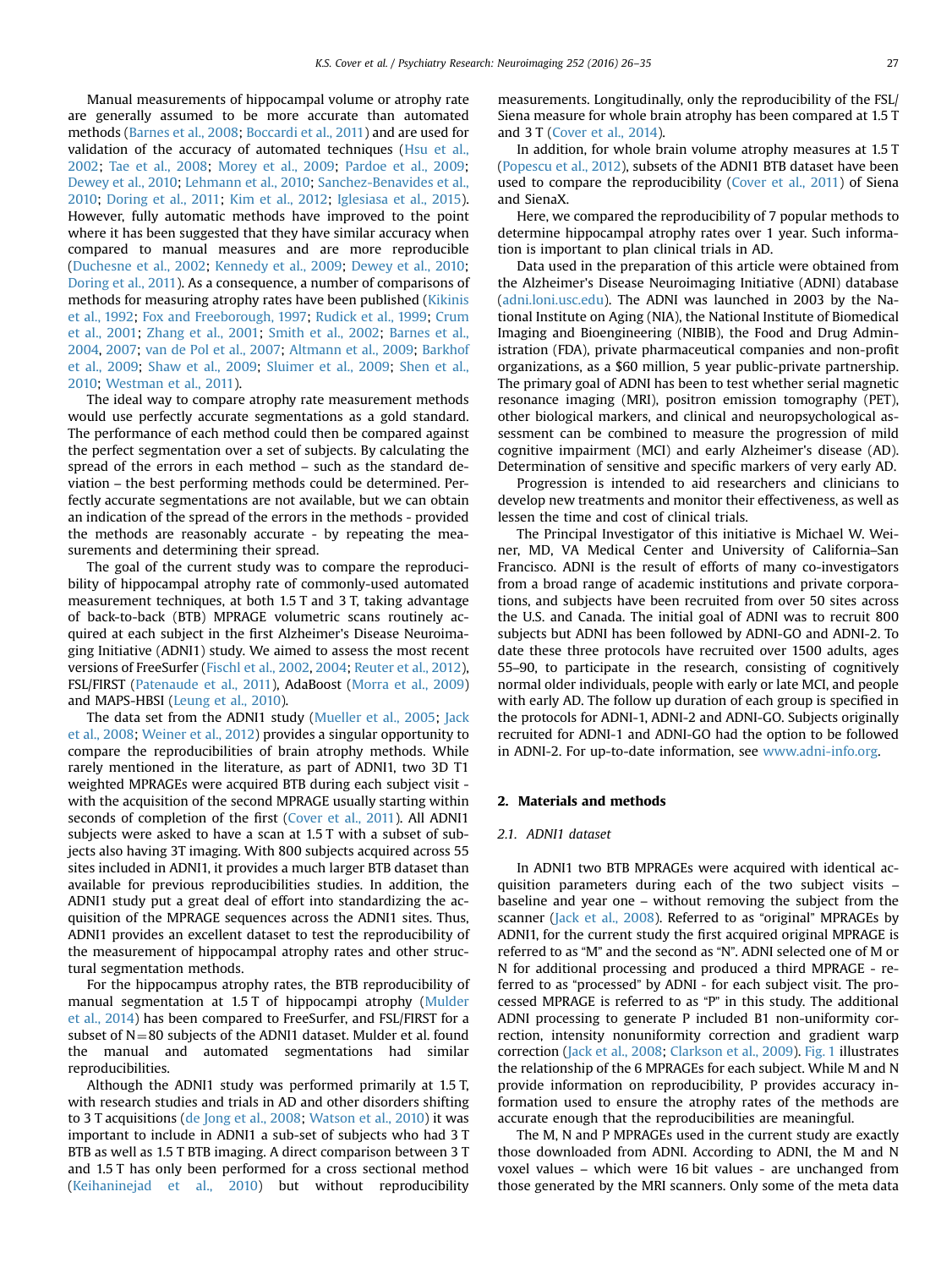<span id="page-2-0"></span>

Fig. 1. The 6 MPRAGEs from the ADNI1 study used for each subject in the current study. The 3 MPRAGEs in the left of the figure were generated from the baseline subject visit (A) while the 3 in the right were generated from the one year subject visit (B). The M and N back-to-back (BTB) MPRAGEs are classified as "original" by ADNI as they contain the identical voxel values to those generated by the MRI scanner. The M and N MPRAGEs were acquired BTB with the N acquisition starting within seconds to minutes of the end of the M acquisition. The P MPRAGE is called "processed" by ADNI and was generated by ADNI selecting either M or N for additional processing that is site dependent but includes gradient warp correction. The first acquired MPRAGEs (M) at each of the two subject visits where used for one atrophy rate calculation, the second (N) for a second atrophy rate calculate and the P MPRAGEs for a third.

of the DICOM files were modified by ADNI. Before they were processed by the methods in the current study, no processing was applied to either of the M or N MPRAGEs, other than conversion from the DICOM to NIFTI file format. The same DICOM to NIFTI conversion was used for all methods and the 16 bit voxel values were unchanged in the conversion. Differing from M and N, the P voxel values as supplied by ADNI were 32 bit floating point and were converted to 16 bit integer as part of the study's conversion from DICOM to NIFTI.

A total of 4038 MPRAGEs were included in the current study. At 1.5 T there were 3372 MPRAGEs. For each of the  $N=562$  subjects at 1.5 T, 6 MPRAGEs were included – 3 MPRAGEs for the baseline subject visit and 3 for the year one subject visit. Similarly at 3 T, the 111 subjects had a total of 666 MPRAGEs.

The 562 subjects at 1.5 T are a subset of the first year collection of 639 subjects from the ADN1 study ([Wyman et al., 2013](#page-9-0)). Only subjects with exactly 2 MPRAGE acquired at both the baseline and year one subject visits were included in the 562 subjects analyzed in the current study. We also excluded subjects with 3 or more MPRAGE acquired at either the baseline or year one visit, since this might indicate that one of the first two MPRAGEs acquired had a serious problem. Even with those subjects excluded, the 562 subjects included in the study is a large set compared to previous reproducibility studies.

The manual segmentation of a subset of ADNI1 BTB MPRAGEs at 1.5 T ([Mulder et al., 2014](#page-8-0)) were used in the current study to determine the accuracy of the automated methods. While there were  $N=80$  subjects in the Mulder et al. study only  $N=75$  were also in the  $N=562$  subject group of the current study. Therefore only  $N=75$  subjects were included in the manual subset of the current study.

The ADNI1 study also acquired BTB MRPAGEs at 3 T of a subset of subjects [\(Wyman et al., 2013\)](#page-9-0). Of the  $N=562$  included at 1.5 T, a total of  $N=111$  had exactly 2 MPRAGEs acquired at 3 T at both the baseline and year one subject visits and were included in the current study.

The 562 subjects in the current study consisted of 171 HC, 277 MCI and 114 CE based on the ADNI1 classification of the subjects. The median age of the HC subjects was 75.7 (72.5, 78.7) - the numbers in brackets are the interquartile range of age - with 50% male. For MCI the median age was 75.2 (70.7, 79.9) with 65% male. And for AD the median age was 75.6 (70.3, 81.2) with 50% male.

For both 1.5 T and 3 T all pixels were square and the slice thickness was 1.2 mm. For 1.5 T the voxel volume ranged from 1.05 mm<sup>3</sup> to 2.20 mm<sup>3</sup> with a median value of 1.05 mm<sup>3</sup>. For 3 T it ranged from 1.20 mm<sup>3</sup> to 1.24 mm<sup>3</sup> with a median of 1.20 mm<sup>3</sup>.

#### 2.2. Hippocampal atrophy rate measurement

A total of seven methods for measuring hippocampi atrophy rates were included in the study – manual segmentation and six fully automatic methods: the automated methods had four "crosssectional methods" and two longitudinal methods. For the purposes of this study we refer to cross-sectional methods as those that calculate a hippocampal volume for the MPRAGE at each time point and the volumes are then subtracted to derive a volume difference from which atrophy rates are calculated. Longitudinal methods analyze the two MPRAGEs at the two time points simultaneously with the aim of improving the precision of the atrophy rate calculations.

The four cross-sectional methods included in the current study were FMRIB's Integrated Registration and Segmentation Tool FSL/ FIRST 5.0.4 ([Patenaude et al., 2011\)](#page-8-0) which is part of the FMRIB Software Library (FSL) [\(fsl.fmrib.ox.ac.uk/fsl/fslwiki/FIRST\)](http://fsl.fmrib.ox.ac.uk/fsl/fslwiki/FIRST). The second was AdaBoost a "machine learning" based segmentation method ([Morra et al., 2009\)](#page-8-0). The particular implementation of AdaBoost used in the current study was implemented by one of the authors (AR) and trained on the harmonized protocol for hippocampal segmentation ([Frisoni et al., 2014\)](#page-8-0) ([neugrid4you.eu\)](http://neugrid4you.eu). The third was FreeSurfer/ReconAll 5.3.0 in cross sectional mode (FreeSurferC) ([Fischl et al., 2002,](#page-8-0) [2004](#page-8-0); [Reuter et al., 2012\)](#page-8-0) [\(http://](http://surfer.nmr.mgh.harvard.edu) [surfer.nmr.mgh.harvard.edu](http://surfer.nmr.mgh.harvard.edu)). The fourth was the Multiple-Atlas Propagation and Segmentation algorithm (MAPS) ([Leung et al.,](#page-8-0) [2010\)](#page-8-0) and was implemented by an author of the current paper (KKL) ([neugrid4you.eu](http://neugrid4you.eu)). MAPS was tuned and tested against the ADNI1 1.5 T data set as part of it implementation. All pipelines were run in their default mode.

The 2 longitudinal algorithms included were extensions of two of the cross-sectional algorithms. They were FreeSurfer/ReconAll 5.3.0 in longitudinal mode (FreeSurferL) [\(http://surfer.nmr.mgh.](http://surfer.nmr.mgh.harvard.edu) [harvard.edu](http://surfer.nmr.mgh.harvard.edu)) and the Multiple-Atlas Propagation and Segmentation with Hippocampal Boundary Shift Integral (MAPS-HBSI) ([Leung et al., 2010;](#page-8-0) [Barnes et al., 2007;](#page-7-0) [Freeborough and Fox,](#page-8-0) [1997\)](#page-8-0). An author of the current paper (KKL) was involved in implementing the HBSI component of MAPS-HBSI. While MAPS was tuned against the ADNI1 dataset the HBSI algorithm was not tuned using the ADNI1 data set or any other data set.

All automated hippocampal segmentations were performed on 64-bit Linux machines.

The manual segmentation included in the current study used the results of the segmentation performed for [Mulder et al. \(2014\).](#page-8-0) The details of the manual segmentation are described in that paper. While Mulder et al. included  $N=80$  subjects only N=75 of those subjects were used in the current study as only 75 of the subjects were included in the ADNI1 collection used in the current study. The 75 subject subset included 19 HC, 38 MCI and 18 CE subjects.

#### 2.3. Statistics

Calculation of atrophy rates from the hippocampal volumes at baseline  $(V_A)$  and year one  $(V_B)$  is straightforward. The non-annualized percentage volume change (PVC) was calculated by 100\*(  $V_B-V_A$ )/ $V_A$ . For each subject there was a PVC calculated for each of the M, N and P scan pairs. The PVC can be annualized by adjusting for the exact interval between baseline and one year scans.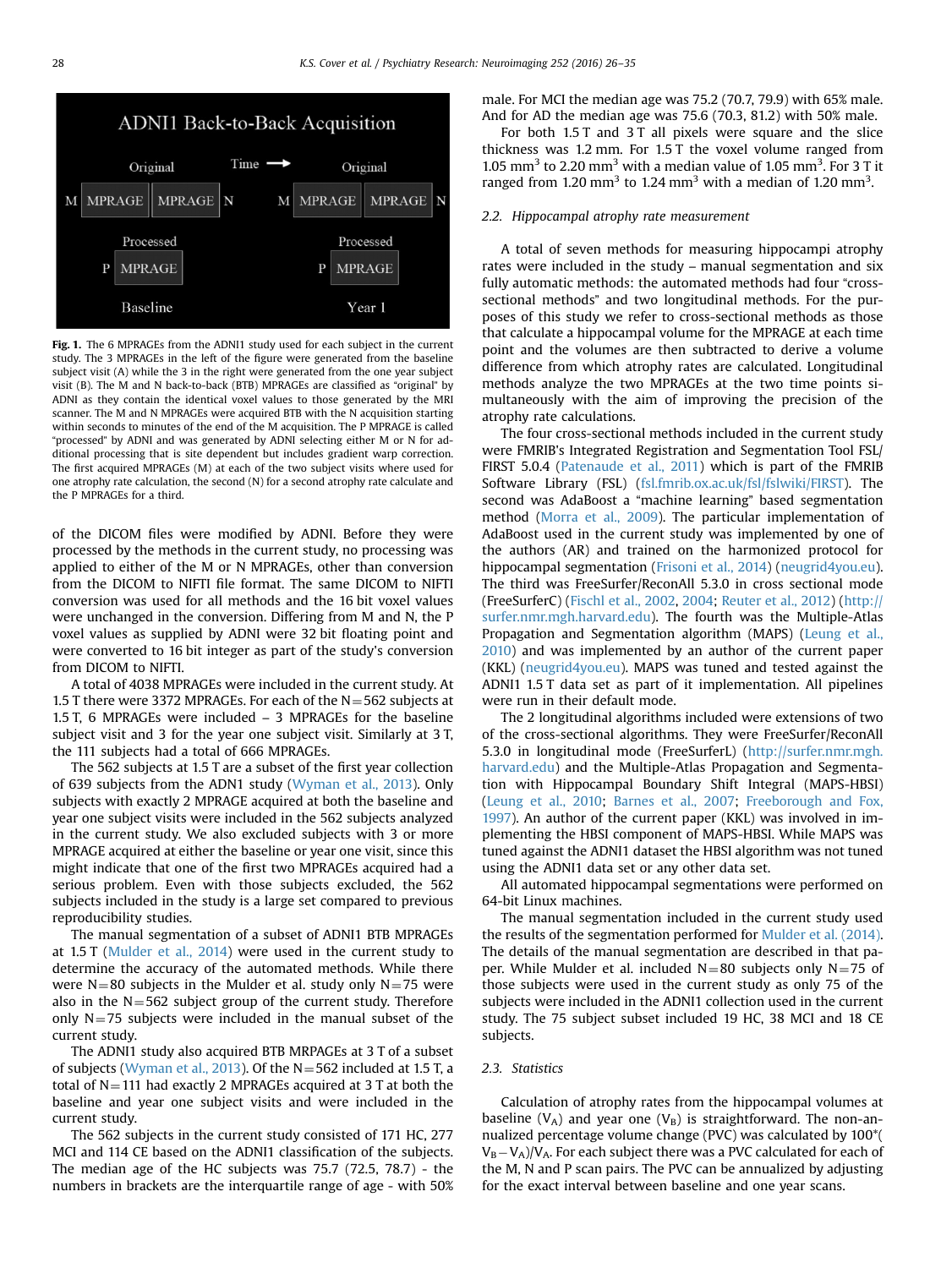<span id="page-3-0"></span>The BTB difference is defined as  $PVC_N-PVC_M$ . The BTB difference provides a measure of the reproducibility of the non annualized PVC for each subject. The non annualized PVC is used for calculating the BTB difference as the BTB difference appears to be independent of the interval between the scans [\(Cover et al., 2014\)](#page-8-0). The closer to zero the BTB difference the more reproducible the atrophy rate measure. Of course, for the BTB difference to be meaningful, the algorithm must be accurate.

It has been previously observed ([Cover et al., 2014\)](#page-8-0) that BTB differences for whole brain atrophy rates have a large number of outlying points, making standard statistical tests problematic. One of the two techniques used in the current study to compare the BTB difference of the various methods was presented by [Smith](#page-9-0) [et al. \(2007\).](#page-9-0) For each method they calculated the median of the magnitude of the BTB differences. The median – which will also be referred to as the method reproducibility in the current paper provides a measure of the width of the BTB differences for each method and allows the methods to be ordered by reproducibility.

Taking the magnitude eliminates the sign of each BTB difference before the median is taken. Thus the median of the magnitude of the BTB differences is a measure of the spread of the BTB differences of a method. The method used by Smith et al. is similar to a standard deviation but is less sensitive to large numbers of outlying BTB differences common in some atrophy measures.

However, one problem with the Smith et al. method is that it does not provide an easy way to determine if the difference between the median of two methods is statistically significant unless certain assumptions hold - such as the BTB differences for a method have a normal distribution. [Cover et al. \(2014\)](#page-8-0) demonstrated that for whole brain atrophy measures BTB difference distribution has far too many outlying points to be treated as normal.

The second technique used in the current study to compare the BTB differences of the various methods is a simple statistical test that handles outlying statistical points robustly and is being introduced in the current study. Based on binomial statistics, it handles both normal and non-normal distributions accurately including ones with large shoulders. Also, the binomial based test does not require the reproducibility to be the same across subjects and sites. For example, if the reproducibility happens to be poorer in subjects with more advanced AD, the binomial test will handle it properly.

When comparing two methods, the first step of the binomial test compares the magnitudes of the BTB differences on a subjectby-subject basis and calculates the fraction of the subjects that is larger for one method. Thus, if the fraction is 0.5 then the two methods are statistically equal. When the fraction is different from 0.5, the p-value to reject the null hypothesis can be calculated using the binomial distribution. Thus the null hypothesis is when the fraction is 0.5.

## 3. Results

Table 1 presents the method reproducibilities at 1.5 T for each of the seven methods. For both left and right hippocampi, and also for  $N=562$  and  $N=75$ , the MAPS-HBSI algorithm has the lowest (best) method reproducibility – where the method reproducibility is the median absolute BTB difference for the method. The longitudinal mode of FreeSurfer is second best hippocampus for  $N=562$  as its reproducibility is 62% larger - and thus worse - than that of MAPS-HBSI for the left hippocampus, and 54% for the right.

[Fig. 2](#page-4-0) shows scatter plots of the BTB differences of both Free-Surfer in longitudinal mode and manual versus MAPS-HBSI for the manual group ( $N=75$ ). In both cases, the reproducibility distribution is smaller for MAPS-HBSI in agreement with Table 1.

#### Table 1

Method reproducibility at 1.5 T for each method for both left and right hippocampi for both the full  $N=562$  subjects and the manual group of  $N=75$ . As mentioned in the text, the method reproducibility is the median of the absolute value of the subjects' BTB differences for the method and a BTB difference is the difference between each subject's BTB percentage volume changes (PVC). The units are percentage points. The interquartile ranges are also displayed. A method with perfect reproducibility would have a value of zero. In all cases the MAPS-HBSI method has the best (smallest) reproducibility.

| Method                                                                                                         | $N = 562$                                                                                                 |                                                                                                           | $N = 75$                                                                                                            |                                                                                                                     |  |
|----------------------------------------------------------------------------------------------------------------|-----------------------------------------------------------------------------------------------------------|-----------------------------------------------------------------------------------------------------------|---------------------------------------------------------------------------------------------------------------------|---------------------------------------------------------------------------------------------------------------------|--|
|                                                                                                                | Left                                                                                                      | Right                                                                                                     | Left                                                                                                                | Right                                                                                                               |  |
| Manual<br><b>FSL/FIRST</b><br>AdaBoost<br><b>FreeSurferC</b><br>FreeSurferL<br><b>MAPS</b><br><b>MAPS-HBSI</b> | N/A<br>2.5(1.1, 4.6)<br>2.9(1.4, 5.0)<br>3.1(1.5, 5.8)<br>2.1(1.0, 3.8)<br>2.7(1.2, 4.8)<br>1.3(0.6, 2.6) | N/A<br>2.7(1.4, 5.4)<br>3.0(1.1, 5.5)<br>3.0(1.2, 5.5)<br>2.0(0.9, 3.8)<br>2.7(1.3, 4.8)<br>1.3(0.6, 2.6) | 2.6(1.0, 4.8)<br>2.1(1.1, 4.1)<br>2.5(1.6, 4.6)<br>2.7(1.4, 4.5)<br>1.9(0.8, 3.1)<br>2.3(1.0, 4.7)<br>1.3(0.5, 2.4) | 2.6(1.0, 4.4)<br>3.0(1.5, 5.0)<br>4.0(1.1, 6.1)<br>2.9(1.3, 5.1)<br>1.7(1.0, 3.8)<br>2.3(1.2, 4.2)<br>1.1(0.7, 3.0) |  |

[Table 2](#page-4-0) presents the fraction of subjects for each method at 1.5 T where the magnitude of the BTB difference is larger than MAPS-HBSI. The comparison is limited to MAPS-HBSI as it was the method with the best reproducibility. For all methods, the fraction is greater than 0.5 - which is inline with MAPS-HBSI's having the better reproducibility. For  $N=562$  the p-value is less than 0.00001 for all methods. The p-values for  $N=75$  for manual compared to MAPS-HBSI were 0.0008 for left and 0.0237 for right – which are both statistically significant. Thus the results indicate MAPS-HBSI is more reproducible than manual at 1.5 T.

Comparison of the accuracy of the fully automatic methods at 1.5 T is given in [Table 3](#page-4-0). The table presents the annualized percentage volume changes – also called the atrophy rates - at 1.5 T for P for all the methods with the exception of manual. It also presents the annualized percentage volume change for M and N for the two longitudinal methods - FreeSurfer in longitudinal mode and MAPS-HBSI. M and N were provided for the longitudinal algorithms for comparison. The atrophy rates are presented for HC, MCI and AD. Median hippocampal atrophy rates were similar for the different methods justifying the comparison of their reproducibilities. MAPS-HBSI for P yielding  $-1.1\%$ /year for healthy controls,  $-3.0\%$ /year for mildly cognitively impaired and  $-5.1\%$ year for AD subjects.

Comparison of the reproducibilities of FreeSurfer and MAPS-HBSI at 1.5 T versus 3 T is presented in [Fig. 3](#page-5-0) and [Table 4](#page-5-0). [Fig. 3](#page-5-0) shows scatter plots for both FreeSurfer (a) and MAPS-HBSI (b) of the reproducibility of each subject for 3 T versus 1.5 T for the left and right hippocampi. The larger scatter of FreeSurfer both horizontally (1.5 T) and vertically (3 T) demonstrates MAPS-HBSI has better reproducibility at both 1.5 T and 3 T. For the left hippocampus, the reproducibility of MAPS-HBSI is better than FreeSurfer at 3 T ( $p < 0.00001$ ) by 87%. For the right hippocampus, the reproducibility of MAPS-HBSI is better than FreeSurfer at 3 T  $(p=0.00005)$  by 66%.

Although the focus of the current study was the reproducibility of the methods it was important to determine whether the method with the best reproducibility, MAPS-HBSI, was accurate. [Fig. 4](#page-6-0) shows a Bland-Altman plot [\(Bland and Altman, 1986\)](#page-7-0) of the annualized percentage volume change for manual versus MAPS-HBSI at 1.5 T for the manual group of 75 subjects. As manual segmentation is considered to be the gold standard for accuracy, the Bland-Altman plot indicates MAPS-HBSI has good accuracy for measuring hippocampal atrophy rate and its method reproducibility can be considered the noise of the accuracy.

[Table 5](#page-6-0) presents the failure rate of the methods for 1.5 T and 3 T. A method is considered to have failed when its analysis of a MPRAGE or pair of MPRAGEs has not generated all the values for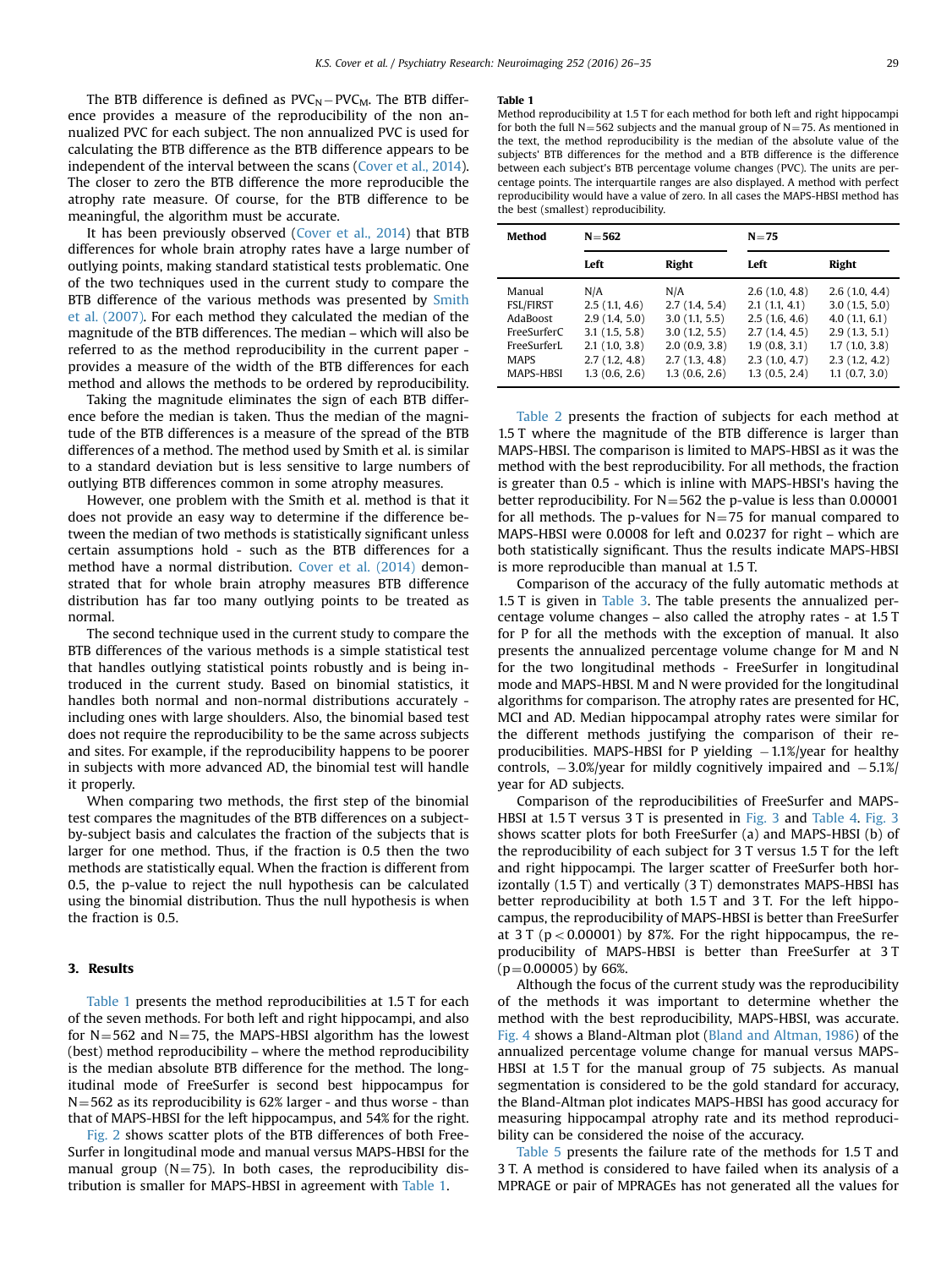<span id="page-4-0"></span>

Fig. 2. Scatter plot of the back-to-back (BTB) differences for the manual group of N=75 for the left and right hippocampus of the MAPS-HBSI method versus both the FreeSurfer method in longitudinal mode and the manual segmentation method. As mentioned in the text, a subject's reproducibility is the difference between each subject's two percentage volume changes (PVC). Each of the two PVCs is calculated over one year on each of the pair of MPRAGEs. The smaller spread of the BTB differences for the MAPS-HBSI method (horizontal direction) is clearly evident in each plot as compared to the FreeSurfer and manual methods (vertical directions).

#### Table 2

Fraction of the subjects for each method at 1.5 T whose magnitudes of their BTB differences are bigger than MAPS-HBSI's. The fraction allows the calculation of the statistical significance using the binomial distribution of the difference from MAPS-HBSI of the reproducibility of each method. Each fraction is followed by its p-value in brackets.

| Method           | $N = 562$    |              | $N = 75$          |                   |
|------------------|--------------|--------------|-------------------|-------------------|
|                  | Left         | Right        | Left              | Right             |
| Manual           | N/A          | N/A          | 0.689<br>(0.0008) | 0.621<br>(0.0237) |
| <b>FSL/FIRST</b> | 0.685        | 0.712        | 0.685             | 0.699             |
|                  | ( < 0.00001) | (< 0.00001)  | (0.0011)          | (0.0005)          |
| AdaBoost         | 0.718        | 0.687        | 0.689             | 0.689             |
|                  | ( < 0.00001) | (< 0.00001)  | (0.0076)          | (0.0076)          |
| FreeSurferC      | 0.725        | 0.676        | 0.703             | 0.662             |
|                  | ( < 0.00001) | (< 0.00001)  | (0.0003)          | (0.0035)          |
| FreeSurferL      | 0.612        | 0.598        | 0.608             | 0.595             |
| <b>MAPS</b>      | ( < 0.00001) | (< 0.00001)  | (0.0402)          | (0.0651)          |
|                  | 0.687        | 0.671        | 0.662             | 0.649             |
|                  | ( < 0.00001) | ( < 0.00001) | (0.0035)          | (0.0070)          |

the required volumes and/or atrophy rates. Interestingly, the two longitudinal methods – FreeSurferL and MAPS-HBSI – have failure rates of about 4% for the ADNI processed MPRAGEs (P) at 1.5 T as compared to about 1% for the original MPRAGEs (M and N) at both 1.5 T and 3 T. We examined the failed output in some detail but could not come up with any solid conclusion. Few methods failed on the same MPRAGE so the failures had little to do with bad MPRAGES. However, it is important to note that only 3 subjects failed both of the longitudinal methods. The rest only failed one of either FreeSurferL or MAPS-HBSI. Also, a patient that failed M or N was no more likely to fail P. That each method generally failed on a different MPRAGE suggests the failures had little to do with bad MPRAGES.

The run times for ADABoost and FSL/FIRST were one to two hours per MPRAGE. For FreeSurfer the run time per MPRAGE was about 24 h in cross sectional mode. FreeSurfer in longitudinal mode requires about 72 h per pair of MPRAGEs. However, the first 48 h also generated the volumes for the cross sectional mode for each of the two MPRAGEs so the longitudinal mode is only an additional 24 h of calculation over the cross sectional mode. MAPS-BHSI is about 96 h for longitudinal mode but it also generates the MAPS cross sectional volumes for the two MPRAGEs. As mention above the manual segmentation time was about 3 h per MPRAGE.

## 4. Discussion

The 562 subjects in ADNI1with BTB MPRAGEs acquired at 1.5 T, along with a sub group of 111 subjects with BTB MPRAGEs also

## Table 3

The median of the atrophy rates at 1.5 T for the HC, MCI and AD subsets of  $N=562$  for the methods along with their interquartile ranges. The values are annualized percentage change and are in units of percentage points. The atrophy rates for the cross sectional methods are only given for P to save space.

| Method                                                                                                                                                                    | HC                                                                                                                                                                                                                                          | MCI                                                                                                                                                                                                                                         |                                                                                                                                                                                                                                                                                             |                                                                                                                                                                                                                                                                             | AD.                                                                                                                                                                                                                                                                                  |                                                                                                                                                                                                                                                                               |  |
|---------------------------------------------------------------------------------------------------------------------------------------------------------------------------|---------------------------------------------------------------------------------------------------------------------------------------------------------------------------------------------------------------------------------------------|---------------------------------------------------------------------------------------------------------------------------------------------------------------------------------------------------------------------------------------------|---------------------------------------------------------------------------------------------------------------------------------------------------------------------------------------------------------------------------------------------------------------------------------------------|-----------------------------------------------------------------------------------------------------------------------------------------------------------------------------------------------------------------------------------------------------------------------------|--------------------------------------------------------------------------------------------------------------------------------------------------------------------------------------------------------------------------------------------------------------------------------------|-------------------------------------------------------------------------------------------------------------------------------------------------------------------------------------------------------------------------------------------------------------------------------|--|
|                                                                                                                                                                           | L                                                                                                                                                                                                                                           | R                                                                                                                                                                                                                                           | L                                                                                                                                                                                                                                                                                           | R                                                                                                                                                                                                                                                                           | L                                                                                                                                                                                                                                                                                    | R                                                                                                                                                                                                                                                                             |  |
| <b>FSL/FIRST P</b><br>AdaBoost P<br>FreeSurferC P<br>FreeSurferL M<br>FreeSurferL N<br>FreeSurferL P<br>MAPS P<br><b>MAPS-HBSI M</b><br><b>MAPS-HBSI N</b><br>MAPS-HBSI P | $-0.9(1.0, -2.9)$<br>$-1.0$ (0.8, $-2.7$ )<br>$-2.7(0.3, -5.9)$<br>$-1.2(0.0, -2.5)$<br>$-1.3$ (0.0, $-2.4$ )<br>$-1.3(0.0, -2.7)$<br>$-1.2$ (1.0, $-4.1$ )<br>$-1.4$ ( $-0.2$ , $-2.5$ )<br>$-1.0$ (0.2, $-2.3$ )<br>$-1.1$ (0.2, $-2.5$ ) | $-1.0$ (1.1, $-3.4$ )<br>$-0.5(1.5, -2.8)$<br>$-2.5(0.0, -5.5)$<br>$-1.2(0.0, -2.5)$<br>$-1.3(0.0, -2.4)$<br>$-1.0$ (0.2, $-2.1$ )<br>$-1.0$ (1.2, $-2.9$ )<br>$-1.3$ ( $-0.1$ , $-2.6$ )<br>$-0.9$ (0.2, $-2.2$ )<br>$-0.9$ (0.1, $-2.2$ ) | $-2.8$ ( $-0.2$ , $-5.1$ )<br>$-3.0$ ( $-0.7$ , $-5.8$ )<br>$-3.2$ (0.4, $-6.6$ )<br>$-2.3(-0.5, -4.6)$<br>$-2.5$ ( $-0.3$ , $-4.9$ )<br>$-2.0$ ( $-0.1$ , $-4.5$ )<br>$-3.2$ ( $-1.0$ , $-5.8$ )<br>$-3.2$ ( $-1.5$ , $-5.5$ )<br>$-3.0$ ( $-0.8$ , $-5.2$ )<br>$-3.0$ ( $-1.0$ , $-5.1$ ) | $-2.8$ (0.1, $-5.1$ )<br>$-3.1$ ( $-0.5$ , $-6.0$ )<br>$-3.2$ ( $-0.2$ , $-6.2$ )<br>$-2.4(-0.5, -4.7)$<br>$-2.4(-0.7, -4.4)$<br>$-2.3$ ( $-0.6$ , $-4.7$ )<br>$-3.1$ ( $-0.8$ , $-5.4$ )<br>$-3.0$ ( $-1.0$ , $-5.6$ )<br>$-3.0$ ( $-1.0$ , $-5.5$ )<br>$-3.3(-1.2, -5.3)$ | $-4.0$ ( $-1.0$ , $-5.7$ )<br>$-4.3(1.9, -8.0)$<br>$-4.6$ ( $-0.8$ , $-6.7$ )<br>$-3.9(-1.6, -6.6)$<br>$-3.8$ ( $-1.6$ , $-6.6$ )<br>$-3.6$ ( $-1.0, -6.5$ )<br>$-4.8$ ( $-2.3$ , $-7.8$ )<br>$-5.1$ ( $-2.8$ , $-7.4$ )<br>$-5.2$ ( $-2.6$ , $-7.9$ )<br>$-5.1$ ( $-2.5$ , $-7.9$ ) | $-2.9(-0.2, -5.8)$<br>$-4.5$ ( $-1.8$ , $-7.3$ )<br>$-4.1$ ( $-1.4$ , $-7.0$ )<br>$-3.3(-1.6, -6.1)$<br>$-4.1$ ( $-1.6$ , $-6.3$ )<br>$-4.0$ ( $-1.2, -6.4$ )<br>$-3.7(-2.2, -7.0)$<br>$-5.1$ ( $-2.9$ , $-8.1$ )<br>$-4.4$ ( $-2.1$ , $-7.3$ )<br>$-5.0$ ( $-2.3$ , $-7.6$ ) |  |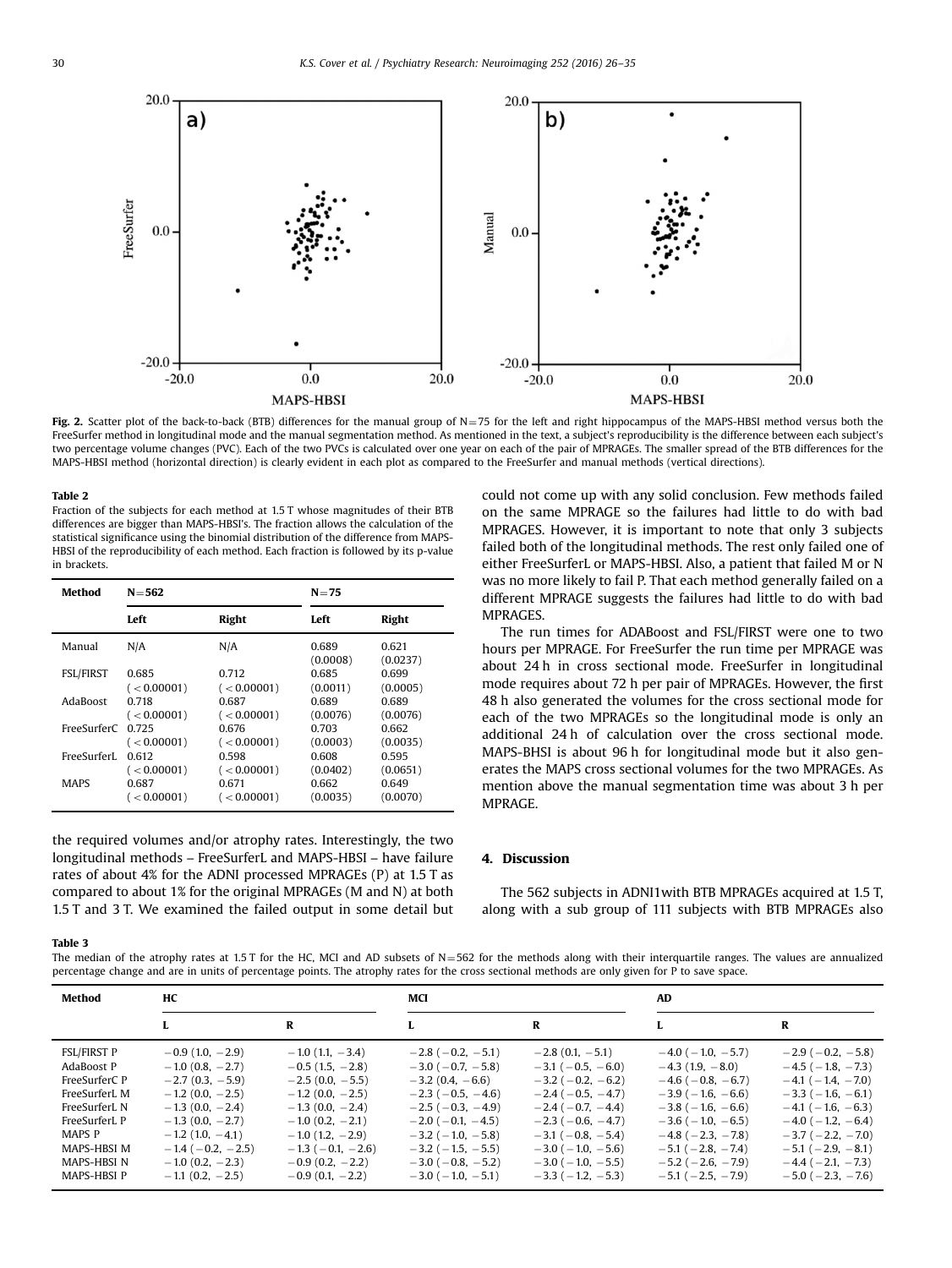<span id="page-5-0"></span>

Fig. 3. Scatter plots of the BTB differences at 1.5 T versus 3 T for the hippocampi of longitudinal FreeSurfer and MAPS-HBSI. Each dot represents a subject. The larger scatter of FreeSurfer than MAPS-HBSI - in both the horizontal (1.5 T) and vertical (3 T) directions - indicates FreeSurfer had poorer reproducibility.

Table 4 Method reproducibility for the 3 T group of  $N=111$  similar to [Table 1](#page-3-0).

| Method                                                                                   | 1.5T                                                                              |                                                                                   | 3 T                                                                               |                                                                                   |
|------------------------------------------------------------------------------------------|-----------------------------------------------------------------------------------|-----------------------------------------------------------------------------------|-----------------------------------------------------------------------------------|-----------------------------------------------------------------------------------|
|                                                                                          | Left                                                                              | Right                                                                             | Left                                                                              | Right                                                                             |
| <b>FSL/FIRST</b><br><b>FreeSurferC</b><br>FreeSurferL<br><b>MAPS</b><br><b>MAPS-HBSI</b> | 2.5(1.0, 4.5)<br>3.7(1.1, 6.6)<br>2.1(1.4, 3.5)<br>2.0(0.9, 4.4)<br>1.4(0.7, 2.8) | 3.2(1.3, 5.3)<br>2.5(1.1, 5.5)<br>2.0(0.9, 3.6)<br>2.5(1.5, 4.2)<br>1.1(0.5, 2.1) | 2.5(1.0, 4.5)<br>3.8(1.6, 6.3)<br>3.0(1.4, 5.2)<br>3.0(1.1, 6.4)<br>1.6(0.6, 2.6) | 3.2(1.3, 5.3)<br>3.7(1.5, 6.4)<br>2.5(1.6, 4.3)<br>2.8(1.4, 4.9)<br>1.5(0.7, 3.0) |

acquired at 3 T, provide an invaluable data set based on true scanrescan imaging that can be used to compare the reproducibility of methods to measure atrophy. In this study we focused on the hippocampal atrophy rate, an important end-point in AD trials. The results of the current study showed that MAPS-HBSI is substantially more reproducible than the other methods included in the current study including manual measurements – the gold standard in the field. We used the binomial statistical test that provides a robust and simple way to assess whether there is a significant difference in reproducibility among the various methods.

The better reproducibility of MAPS-HBSI [\(Fig. 4](#page-6-0)) suggests that for the same statistical power to detect a change in atrophy rates it

would require substantially smaller sample sizes in studies than the other methods included in the current study. A simple group size calculation based on the square-root-of-N rule indicates MAPS-HBSI should require less than half the number of subjects to detect the same change of atrophy rate. For example, for  $N=562$ the reproducibility of MAPS-HBSI and longitudinal FreeSurfer for the left hippocampus are 1.3% and 2.1%. The relative group size is then 2.6 ( $=(2.1\%/1.3\%)$ ) by the square-root-of-N rule. Therefore FreeSurfer would require 2.6 times as many patients in a study as HBSI to detect the same change in the PVC. While the square-rootof-N rule makes assumptions that may not strictly hold for the BTB differences, it is likely at good approximation of the correct value.

As opposed to the other methods in the current study, HBSI is a step applied after hippocampal delineation and segmentation. As mentioned above, all the other methods segment the hippocampi with the smallest unit being discrete voxels. Thus there is nothing to prevent HBSI from being applied as an additional step after the segmentations of the other algorithms. For example, [Leung et al.](#page-8-0) [\(2010\)](#page-8-0) also applied HBSI to manual segmentation.

MAPS-HBSI is unique among the methods considered in this study in that, while the other methods classify each voxel as either fully in or fully out of the hippocampus, MAPS-HBSI uses the intensity values of the voxels to take into account partial volume effects. Methods such as FSL/FIRST and FreeSurfer may use partial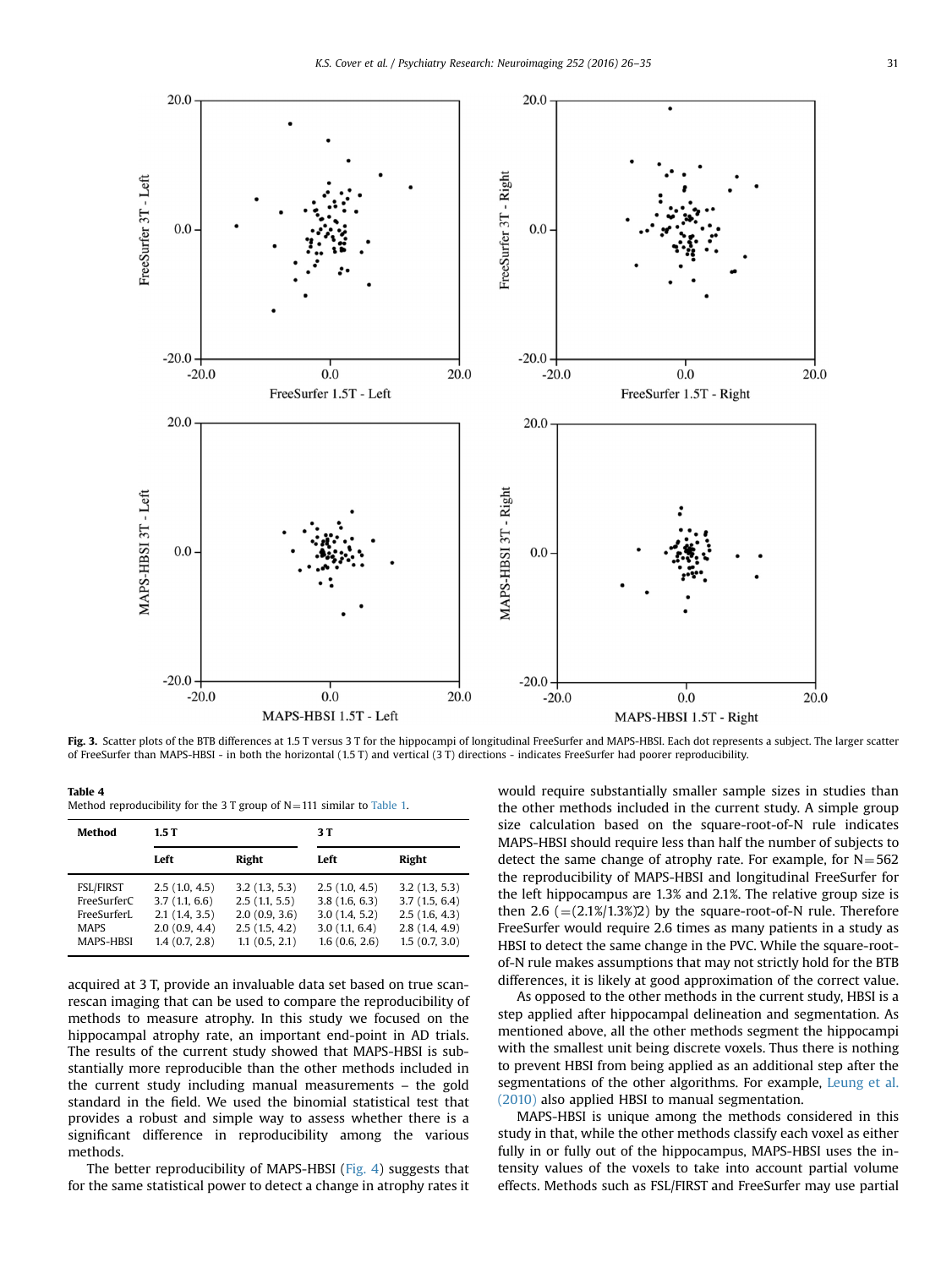<span id="page-6-0"></span>

Fig. 4. Bland-Altman plot of annualized atrophy rates of manual segmentation versus MAPS-HBSI. The units are percentage points. The clustering of most of the points around the horizontal axis demonstrates the relationship between the atrophy rates of MAPS-HBSI and manual is roughly linear. Thus the manual atrophy rates validate the accuracy of the MAPS-HBSI atrophy rates. The higher the atrophy rate the more negative the value as the annualized percentage volume changes are plotted.

#### Table 5

The number of subjects for each method that failed to yield all the values. Smaller is better.

| Method           | Number of failures $N = 562$ 1.5 T Number of failures $N = 111$ |   |    | 3 T |   |
|------------------|-----------------------------------------------------------------|---|----|-----|---|
|                  | М                                                               | N |    | М   | N |
| <b>FSL/FIRST</b> | $\overline{\phantom{0}}$                                        | 4 | 2  |     | 0 |
| AdaBoost         | $\overline{0}$                                                  | 3 |    |     |   |
| FreeSurferC 1    |                                                                 |   | 13 |     |   |
| FreeSurferL 1    |                                                                 |   | 22 |     |   |
| <b>MAPS</b>      | 7                                                               |   | 25 |     |   |
| MAPS-HBSI 7      |                                                                 |   | 25 |     |   |

volumes during their calculations however both present their results as a mask with the same voxel size as their respective MPRAGEs with each voxel being assigned a zero or one. Thus such volumes do not take partial volumes into account. When partial volumes are taken into account, non hippocampal structures are less likely to be included in the hippocampus volume change calculations. While it is not currently clear if the partial voxel volume nature of HBSI is the key to its success, applying HBSI to the output of the other methods will provide valuable insight into this question.

As mentioned in the Methods section, MPRAGEs from the ADNI1 data set were used to tune the MAPS method. This raises the question of whether the ADNI1 tuning may have given MAPS-HBSI a special advantage in this study. Such an advantage is judged unlikely. The MAPS method used without HBSI in the current study had reproducibility in line with the other methods and not as good as MAPS-HBSI, while the ADNI1 data set was not used to calibrate the HBSI step that followed MAPS. It was the HBSI step following MAPS that yielded the increase in reproducibility. The advantage MAPS-HBSI introduces over other methods is likely to apply to the segmentation of other methods and should be the focus of further research.

One way to rule out any possible training bias in an algorithm would be to repeat the reproducibility calculations using a different BTB MPRAGE data set than ADNI1. However, we are unaware of any comparable data sets existing. We would of course hope some of the future atrophy studies acquire their MPRAGEs BTB.

For several reasons no manual review of the automatic segmentation was performed in the current study even though it is often recommended. First, the primary goal of this study was to compare the performance of fully automatic measurements of hippocampal atrophy rates thus manual review of the segmentation was unnecessary. Second, with segmentations of 40,464 hippocampi required at 1.5 T - both left and right, baseline and year one, and M, N and P for each of the 6 methods for  $N = 562$  - manual review of the segmentations was unattainable. Third, the accuracy of MAPS-HBSI was assessed by comparing its atrophy rates to those of manual segmentation – a comparison that shares some of the benefits of a manual review. In addition, while a standard for manual segmentation is coming closer to reality [\(Boccardi et al.,](#page-7-0) [2011;](#page-7-0) [Frisoni et al., 2014](#page-8-0)), it still needs to be widely accepted.

The reproducibility for the hippocampal atrophy rates for FreeSurfer in the current study was smaller – in other words better performing - than for [Mulder et al. \(2014\).](#page-8-0) In both cases the reproducibility of a method was calculated by the median of the magnitude of the BTB differences – the same way the method reproducibility was calculated in the current paper. The left and right reproducibilities for  $N=75$  for longitudinal FreeSurfer in the current study are 1.9% and 1.7% while Mulder et al. for  $N=80$ found 2.5% and 2.5%. The lower values of the current study are likely due to a newer version of FreeSurfer - 5.3.0 for the current study compared to 5.1.0 for Mulder et al. It is unlikely the lower values are due to the 5 subjects not included in the manual group of the current study as all the subjects included for manual in the current study were used in Mulder et al. and outlines used in the current study are also the same as those used in Mulder et al. For manual segmentation, the current study had 2.62% (left) and 2.59% (right) ( $N=75$ ) while the previous had 2.5% and 3.6% ( $N=80$ ) indicating removing the 5 subjects had little impact on the results. Thus it is likely the improved reproducibility of FreeSurfer in the current study is due to the newer version of FreeSurfer but a more detailed analysis would be required to make any definitive statements.

For MAPS-HBSI in the current study the median annualized PVC for HC ( $N=171$ ) was  $-1.4\%$  (M) and  $-1.0\%$  (N) for the left hippocampi and  $-1.3\%$  (M) and  $-0.9\%$  (N) for the right ([Table 3](#page-4-0)). These values are in line with [Jack et al. \(1998\)](#page-8-0) who reported an annualized PVC of  $-1.55\%$  in healthy controls but on a different population.

A wide range of techniques and statistical methods have been used in the literature to compare the performance of methods for measuring hippocampal atrophy rates. A commonly used technique is based on predicting which subjects will convert from MCI to AD. However, the clinical differentiation between MCI and AD does not match well with the pathological classification. As reported by [Schneider et al. \(2009\)](#page-8-0), about half the subjects classified MCI clinically have AD pathology. Another common assumption used that does not always hold is atrophy rate reproducibility has a normal distribution. [Cover et al. \(2014\)](#page-8-0) demonstrated the reproducibility of whole brain atrophy does not have a normal distribution because of its many outliners. Both the statistical tests used in the current study handle outliers robustly.

The current paper introduces a statistical test – based on the binomial distribution - to determine if, for the same set of subjects, a set of BTB differences for one method is larger than a set for a second method and whether the difference is statistically significant. The main advantage of the test is it makes few assumptions about the set of BTB differences for a method. For example, the test does not assume the BTB differences is normally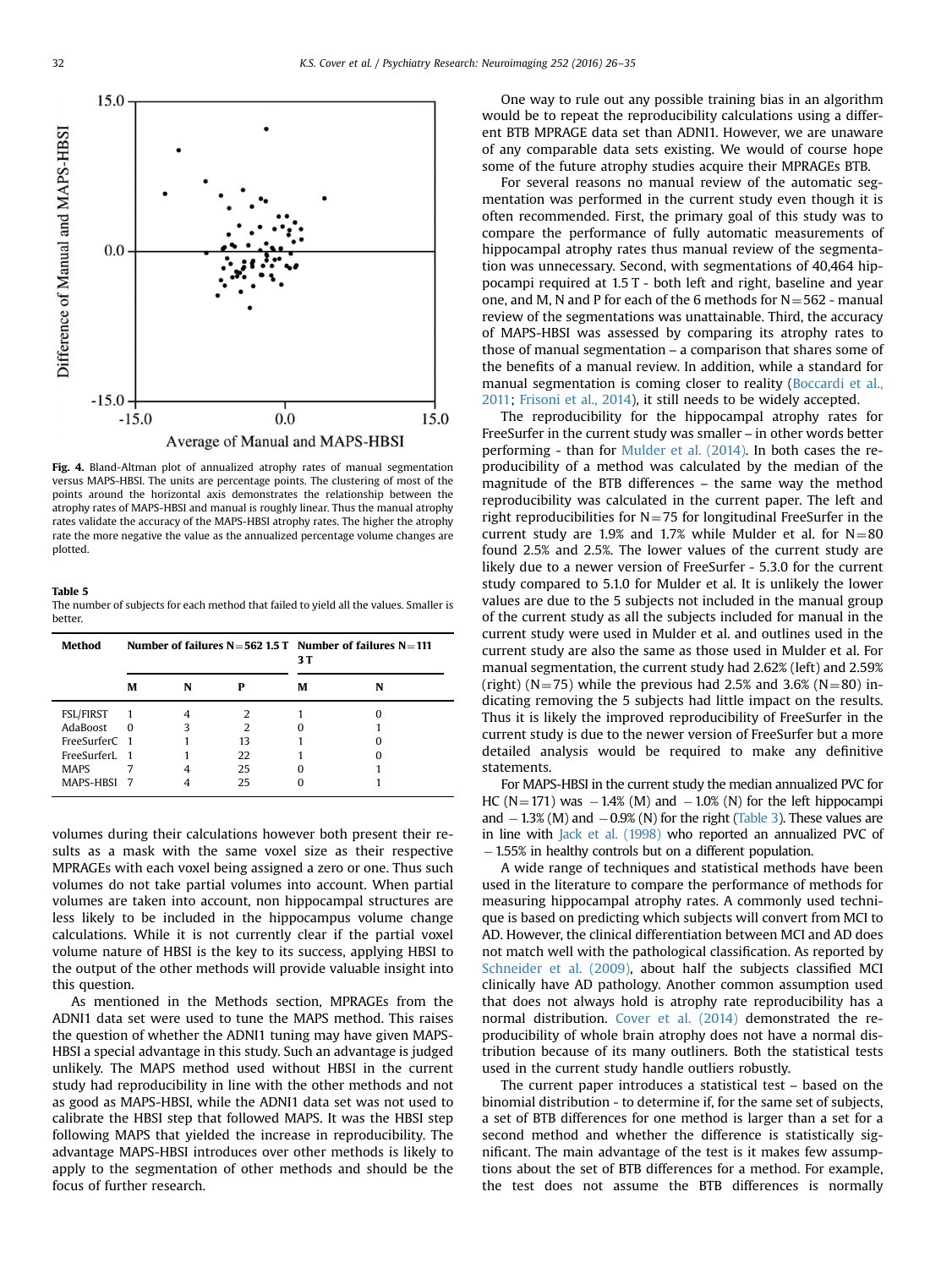<span id="page-7-0"></span>distributed or that the reproducibility does not vary from subject to subject. For example, the BTB differences may increase, with more advanced disease for vary from site to site.

The high failure rates of about 4% for P for MAPS-HBSI and FreeSurfer as compared to about 1% for M and N could have a number of causes. One possibility may be due to both MAPS-HBSI and FreeSurfer performing their own distortion and inhomogeneity corrections. While M and N do not have the corrections, P does. Thus, the higher failure rate might be due to the distortion and inhomogeneity correction being applied twice. As 4% is a significant loss of subject data the cause of the failures deserves additional scrutiny.

As the gradient warp varies from site to site the accuracy of hippocampal volumes may be affected. However, the current study is interested in hippocampal atrophy rates not volumes. Since the gradient warp corrections are relatively small and should be nearly identical for both M and N - as the subject was left in the same position for both BTB MPRAGEs - gradient warp correction should have little impact on atrophy rate calculations [\(Caramanos et al., 2010;](#page-8-0) [Ta](#page-9-0)[kao et al., 2010](#page-9-0)).

## 5. Conclusions

The MAPS-HBSI algorithm is more reproducible when measuring hippocampal atrophy rates than the other methods included in the current study. Based on the results of the current study, in a clinical trial the other methods should require at least twice the subjects of MAPS-HBSI to detect the same change in atrophy rate. In addition, all methods tested had good accuracy versus manual segmentation.

Given the result that MAPS-HBSI has substantially better performance than the other methods in the current study, it may be worth including in studies where improved measurement of hippocampal atrophy rates may be of benefit, such as in clinical trials.

#### Conflicts of interest

The "neuGRID4you" project is funded from the European Commission's Seventh Framework Programme (FP7/2007–2013) under grant agreement no. 283562.

The Image Analysis Center, VU University Medical Center Amsterdam, a contract research organization, financed the manual hippocampal measurements by making available for this study one of their trained hippocampal measurement experts. Further, they employed E.R.M., R.A. de J. and R.A. van S. at the time of the study, and F.B. is their Director (as also indicated below).

K.S.C. is partly funded by the "neuGRID4you" project.

R.A. van S. is partly working for the Image Analysis Center, VU University Medical Center Amsterdam and partly working on the "neuGRID4you" project.

A.V. is partly funded by the "neuGRID4you" project.

E.R.M. was an employee of the Image Analysis Center, VU University Medical Center, Amsterdam, R.A. de J. is an employee of the Image Analysis Center, VU University Medical Center, Amsterdam. at the time of the study.

P.J.V. has served as an advisory board member of Bristol-Myers Squibb and Roche diagnostics. He receives/received research grants from Bristol-Myers Squibb, European Commission 6th and 7th Framework programmes, Joint Programme Initiative on Neurodegeneration, Zon-Mw, the Innovative Medicine Initiative, and Diagenic, Norway.

H.V. has received research grants from Pfizer, Novartis and Merck Serono, and speaker honoraria from Novartis, all paid to his institution.

F.B. is Director of the Image Analysis Center, VU University Medical Center Amsterdam, and is a consultant for GE, Janssen Alzheimer Immunotherapy, and Roche Pharmaceuticals.

#### Acknowledgements

Thanks to Nick C Fox for help with the MAPS-HBSI algorithm and for valuable comments on the manuscript.

Study funding was provided by neuGRID4you ([www.neu](http://www.neuGRID4you.eu) [GRID4you.eu\)](http://www.neuGRID4you.eu), an European Community FP7 project (grant agreement 283562), and the VU University Medical Center, Amsterdam, The Netherlands.

All the algorithms in this study are implemented on the neu-GRID computer infrastructure [\(www.neugrid4you.eu](http://www.neugrid4you.eu)) [\(Frisoni](#page-8-0) [et al., 2011\)](#page-8-0). Most of the jobs for this study were run on neuGRID and are available for academic use. Additional calculations were also performed on the NCAGRID cluster at the VU University Medical Center.

Data collection and sharing for this project was funded by the Alzheimer's Disease Neuroimaging Initiative (ADNI) (National Institutes of Health Grant U01 AG024904) and DOD ADNI (Department of Defense award number W81XWH-12-2-0012) ADNI is funded by the National Institute on Aging, the National Institute of Biomedical Imaging and Bioengineering, and through generous contributions from the following: Alzheimer's Association; Alzheimer's Drug Discovery Foundation; Araclon Biotech; BioClinica, Inc.; Biogen Idec Inc.; Bristol-Myers Squibb Company; Eisai Inc.; Elan Pharmaceuticals, Inc.; Eli Lilly and Company; EuroImmun; F. Hoffmann-La Roche Ltd and its affiliated company Genentech, Inc.; Fujirebio; GE Healthcare; IXICO Ltd.; Janssen Alzheimer Immunotherapy Research & Development, LLC.; Johnson & Johnson Pharmaceutical Research & Development LLC.; Medpace, Inc.; Merck & Co., Inc.; Meso Scale Diagnostics, LLC.; NeuroRx Research; Neurotrack Technologies; Novartis Pharmaceuticals Corporation; Pfizer Inc.; Piramal Imaging; Servier; Synarc Inc.; and Takeda Pharmaceutical Company. The Canadian Institutes of Health Research is providing funds to support ADNI clinical sites in Canada. Private sector contributions are facilitated by the Foundation for the National Institutes of Health [\(www.fnih.org\)](http://www.fnih.org). The grantee organization is the Northern California Institute for Research and Education, and the study is coordinated by the Alzheimer's Disease Cooperative Study at the University of California, San Diego. ADNI data are disseminated by the Laboratory for Neuro Imaging at the University of Southern California.

#### References

- [Altmann, D.R., Jasperse, B., Barkhof, F., Beckmann, K., Filippi, M., Kappos, L.D., Mo](http://refhub.elsevier.com/S0925-4927(16)30096-8/sbref1)[lyneux, P., Polman, C.H., Pozzilli, C., Thompson, A.J., Wagner, K., Yousry, T.A.,](http://refhub.elsevier.com/S0925-4927(16)30096-8/sbref1) [Miller, D.H., 2009. Sample sizes for brain atrophy outcomes in trials for sec](http://refhub.elsevier.com/S0925-4927(16)30096-8/sbref1)[ondary progressive multiple sclerosis. Neurology 72, 595](http://refhub.elsevier.com/S0925-4927(16)30096-8/sbref1)–601.
- [Ard, M.C., Edland, S.D., 2011. Power calculations for clinical trials in Alzheimer's](http://refhub.elsevier.com/S0925-4927(16)30096-8/sbref2) [disease. J. Alzheimers Dis. 26 \(Suppl. 3\), 369](http://refhub.elsevier.com/S0925-4927(16)30096-8/sbref2)–377.
- [Barkhof, F., Calabresi, P.A., Miller, D.H., Reingold, S.C., 2009. Imaging outcomes for](http://refhub.elsevier.com/S0925-4927(16)30096-8/sbref3) [neuroprotection and repair in multiple sclerosis trials. Nat. Rev. Neurol. 5,](http://refhub.elsevier.com/S0925-4927(16)30096-8/sbref3) [256](http://refhub.elsevier.com/S0925-4927(16)30096-8/sbref3)–[266.](http://refhub.elsevier.com/S0925-4927(16)30096-8/sbref3)
- [Barnes, J., Scahill, R.I., Boyes, R.G., Frost, C., Lewis, E.B., Rossor, C.L., Rossor, M.N., Fox,](http://refhub.elsevier.com/S0925-4927(16)30096-8/sbref4) [N.C., 2004. Differentiating AD from aging using semiautomated measurement](http://refhub.elsevier.com/S0925-4927(16)30096-8/sbref4) [of hippocampal atrophy rates. NeuroImage 23, 574](http://refhub.elsevier.com/S0925-4927(16)30096-8/sbref4)–581.
- [Barnes, J., Boyes, R.G., Lewis, E.B., Schott, J.M., Frost, C., Scahill, R.I., Fox, N.C., 2007.](http://refhub.elsevier.com/S0925-4927(16)30096-8/sbref5) [Automatic calculation of hippocampal atrophy rates using a hippocampal](http://refhub.elsevier.com/S0925-4927(16)30096-8/sbref5) [template and the boundary shift integral. Neurobiol. Aging 28, 1657](http://refhub.elsevier.com/S0925-4927(16)30096-8/sbref5)–1663.

[Barnes, J., Foster, J., Boyes, R.G., Pepple, T., Moore, E.K., Schott, J.M., Frost, C., Scahill,](http://refhub.elsevier.com/S0925-4927(16)30096-8/sbref6) [R.I., Fox, N.C., 2008. A comparison of methods for the automated calculation of](http://refhub.elsevier.com/S0925-4927(16)30096-8/sbref6) [volumes and atrophy rates in the hippocampus. NeuroImage 40, 1655](http://refhub.elsevier.com/S0925-4927(16)30096-8/sbref6)–1671.

[Bland, J.M., Altman, D.G., 1986. Statistical methods for assessing agreement be](http://refhub.elsevier.com/S0925-4927(16)30096-8/sbref7)[tween two methods of clinical measurement. Lancet 1, 307](http://refhub.elsevier.com/S0925-4927(16)30096-8/sbref7)–310.

[Boccardi, M., Ganzola, R., Bocchetta, M., Pievani, M., Redol](http://refhub.elsevier.com/S0925-4927(16)30096-8/sbref8)fi, A., Bartzokis, G.,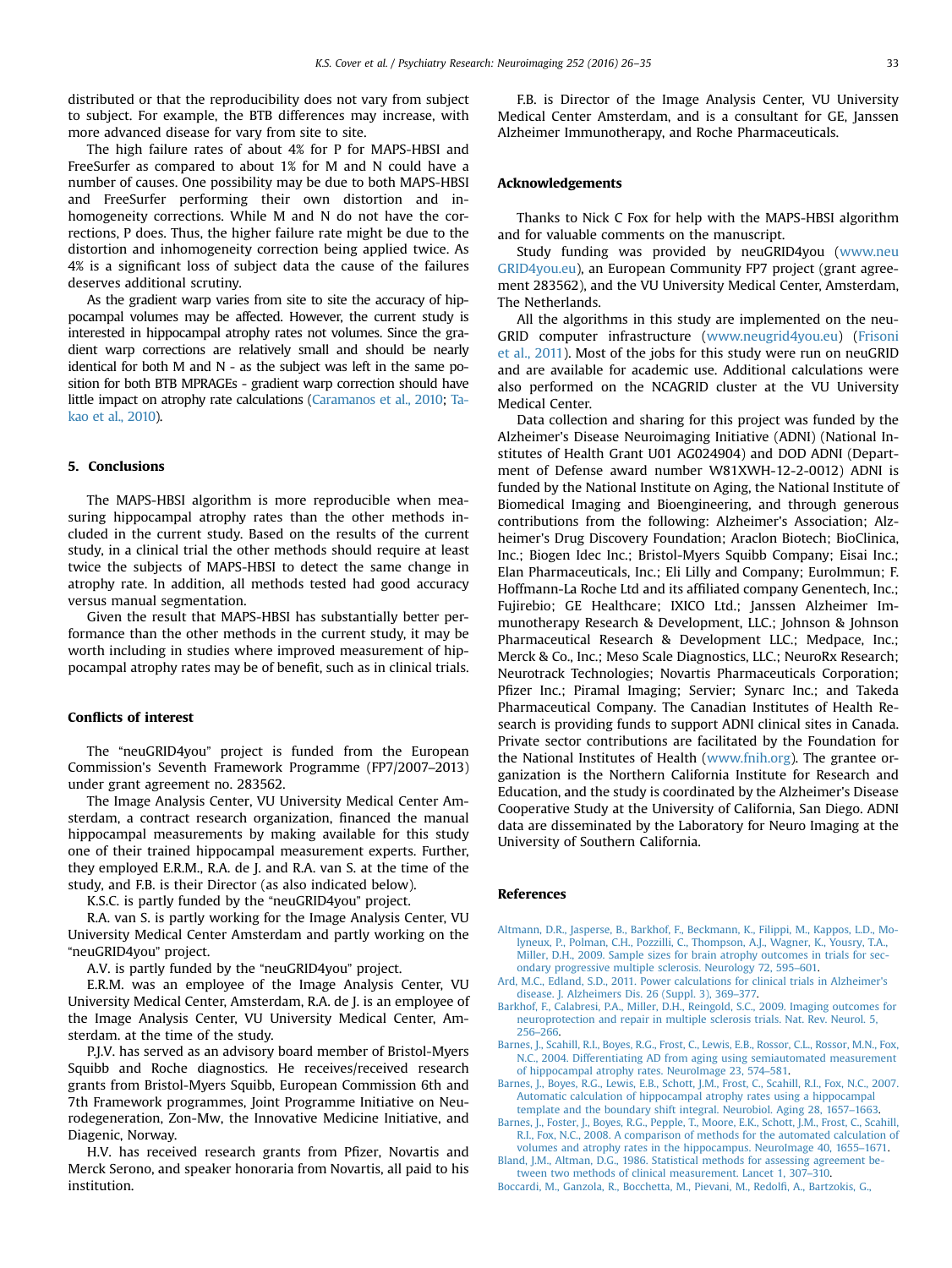<span id="page-8-0"></span>[Camicioli, R., Csernansky, J.G., de Leon, M.J., deToledo-Morrell, L., Killiany, R.J.,](http://refhub.elsevier.com/S0925-4927(16)30096-8/sbref8) [Lehericy, S., Pantel, J., Pruessner, J.C., Soininen, H., Watson, C., Duchesne, S., Jack](http://refhub.elsevier.com/S0925-4927(16)30096-8/sbref8) [Jr., C.R., Frisoni, G.B., 2011. Survey of protocols for the manual segmentation of](http://refhub.elsevier.com/S0925-4927(16)30096-8/sbref8) [the hippocampus: preparatory steps towards a joint EADC-ADNI harmonized](http://refhub.elsevier.com/S0925-4927(16)30096-8/sbref8) [protocol. J. Alzheimers Dis. 26 \(Suppl. 3\), S61](http://refhub.elsevier.com/S0925-4927(16)30096-8/sbref8)–S75.

- [Caramanos, Z., Fonov, V.S., Francis, S.J., Narayanan, S., Pike, G.B., Collins, D.L., Arnold,](http://refhub.elsevier.com/S0925-4927(16)30096-8/sbref9) [D.L., 2010. Gradient distortions in MRI: characterizing and correcting for their](http://refhub.elsevier.com/S0925-4927(16)30096-8/sbref9) [effects on SIENA-generated measures of brain volume change. NeuroImage 49,](http://refhub.elsevier.com/S0925-4927(16)30096-8/sbref9) [1601](http://refhub.elsevier.com/S0925-4927(16)30096-8/sbref9)–[1611.](http://refhub.elsevier.com/S0925-4927(16)30096-8/sbref9)
- [Clarkson, M.J., Ourselin, S., Nielsen, C., Leung, K.K., Barnes, J., Whitwell, J.L., Gunter,](http://refhub.elsevier.com/S0925-4927(16)30096-8/sbref10) [J.L., Hill, D.L., Weiner, M.W., Jack Jr., C.R., Fox, N.C., 2009. Comparison of phan](http://refhub.elsevier.com/S0925-4927(16)30096-8/sbref10)[tom and registration scaling corrections using the ADNI cohort. NeuroImage 47,](http://refhub.elsevier.com/S0925-4927(16)30096-8/sbref10) [1506](http://refhub.elsevier.com/S0925-4927(16)30096-8/sbref10)–[1513.](http://refhub.elsevier.com/S0925-4927(16)30096-8/sbref10)
- [Cover, K.S., van Schijndel, R.A., van Dijk, B.W., Redol](http://refhub.elsevier.com/S0925-4927(16)30096-8/sbref11)fi, A., Knol, D.L., Frisoni, G.B., [Barkhof, F., Vrenken, H., 2011. Assessing the reproducibility of the SienaX and](http://refhub.elsevier.com/S0925-4927(16)30096-8/sbref11) [Siena brain atrophy measures using the ADNI back-to-back MP-RAGE MRI](http://refhub.elsevier.com/S0925-4927(16)30096-8/sbref11) [scans. Psychiatry Res. 193, 182](http://refhub.elsevier.com/S0925-4927(16)30096-8/sbref11)–190.
- [Cover, K.S., van Schijndel, R.A., Popescu, V., van Dijk, B.W., Redol](http://refhub.elsevier.com/S0925-4927(16)30096-8/sbref12)fi, A., Knol, K.L., [Frisoni, G.B., Barkhof, F., Vrenken, H., 2014. The SIENA/FSL whole brain atrophy](http://refhub.elsevier.com/S0925-4927(16)30096-8/sbref12) [algorithm is no more reproducible at 3 T than 1.5 T for Alzheimer's disease.](http://refhub.elsevier.com/S0925-4927(16)30096-8/sbref12) [Psychiatry Res. 224, 14](http://refhub.elsevier.com/S0925-4927(16)30096-8/sbref12)–21.
- [Crum, W.R., Scahill, R.I., Fox, N.C., 2001. Automated hippocampal segmentation by](http://refhub.elsevier.com/S0925-4927(16)30096-8/sbref13) regional fl[uid registration of serial MRI: validation and application in Alzhei](http://refhub.elsevier.com/S0925-4927(16)30096-8/sbref13)[mer's disease. NeuroImage 13, 847](http://refhub.elsevier.com/S0925-4927(16)30096-8/sbref13)–855.
- [de Jong, L.W., van der Hiele, K., Veer, I.M., Houwing, J.J., Westendorp, R.G.J., Bollen,](http://refhub.elsevier.com/S0925-4927(16)30096-8/sbref14) [E.L.E.M., de Bruin, P.W., Middelkoop, H.A.M., van Buchem, M.A., van der Grond,](http://refhub.elsevier.com/S0925-4927(16)30096-8/sbref14) [J., 2008. Strongly reduced volumes of putamen and thalamus in Alzheimers](http://refhub.elsevier.com/S0925-4927(16)30096-8/sbref14) [disease: an MRI study. Brain 131, 3277](http://refhub.elsevier.com/S0925-4927(16)30096-8/sbref14)–3285.
- [Dewey, J., Hana, G., Russell, T., Price, J., McCaffrey, D., Harezlak, J., Sem, E., Anyanwu,](http://refhub.elsevier.com/S0925-4927(16)30096-8/sbref15) [J.C., Guttmann, C.R., Navia, B., Cohen, R., Tate, D.F., 2010. Reliability and validity](http://refhub.elsevier.com/S0925-4927(16)30096-8/sbref15) [of MRI based automated volumetry software relative to auto-assisted manual](http://refhub.elsevier.com/S0925-4927(16)30096-8/sbref15) [measurement of subcortical structures in HIV-infected patients from a multisite](http://refhub.elsevier.com/S0925-4927(16)30096-8/sbref15) [study. NeuroImage 51, 1334](http://refhub.elsevier.com/S0925-4927(16)30096-8/sbref15)–1344.
- [Doring, T.M., Kubo, T.T., Cruz Jr., L.C., Juruena, M.F., Fainberg, J., Domingues, R.C.,](http://refhub.elsevier.com/S0925-4927(16)30096-8/sbref16) [Gasparetto, E.L., 2011. Evaluation of hippocampal volume based on MR imaging](http://refhub.elsevier.com/S0925-4927(16)30096-8/sbref16) [in patients with bipolar affective disorder applying manual and automatic](http://refhub.elsevier.com/S0925-4927(16)30096-8/sbref16) [segmentation techniques. J. Magn. Reson. Imaging 33, 565](http://refhub.elsevier.com/S0925-4927(16)30096-8/sbref16)–572.
- [Drago, V., Babiloni, C., Bartres-Faz, D., Caroli, A., Bosch, B., Hensch, T., Didic, M.,](http://refhub.elsevier.com/S0925-4927(16)30096-8/sbref17) [Klafki, H.W., Pievani, M., Jovicich, J., Venturi, L., Spitzer, P., Vecchio, F.,](http://refhub.elsevier.com/S0925-4927(16)30096-8/sbref17) Schoenknecht, P., Wiltfang, J., Redolfi[, A., Forloni, G., Blin, O., Irving, E., Davis, C.,](http://refhub.elsevier.com/S0925-4927(16)30096-8/sbref17) [Hardemark, H.G., Frisoni, G.B., 2011. Disease tracking markers for Alzheimer's](http://refhub.elsevier.com/S0925-4927(16)30096-8/sbref17) [disease at the prodromal \(MCI\) stage. J. Alzheimers Dis. 26 \(Suppl. 3\),](http://refhub.elsevier.com/S0925-4927(16)30096-8/sbref17) [S159](http://refhub.elsevier.com/S0925-4927(16)30096-8/sbref17)–[S199.](http://refhub.elsevier.com/S0925-4927(16)30096-8/sbref17)
- [Duchesne, S., Pruessner, J., Collins, D.L., 2002. Appearance-based segmentation of](http://refhub.elsevier.com/S0925-4927(16)30096-8/sbref18) [medial temporal lobe structures. NeuroImage 17, 515](http://refhub.elsevier.com/S0925-4927(16)30096-8/sbref18)–531.
- [Evans, M.C., Barnes, J., Nielsen, C., Kim, L.G., Clegg, S.L., Blair, M., Leung, K.K., Douiri,](http://refhub.elsevier.com/S0925-4927(16)30096-8/sbref19) A., Boyes, R.G., Ourselin, S., Fox, N.C., 2010. Volume changes in Alzheimer' [disease and mild cognitive impairment: cognitive associations. Eur. Radiol. 20,](http://refhub.elsevier.com/S0925-4927(16)30096-8/sbref19) [674](http://refhub.elsevier.com/S0925-4927(16)30096-8/sbref19)–[682.](http://refhub.elsevier.com/S0925-4927(16)30096-8/sbref19)
- [Fischl, B., Salat, D.H., Busa, E., Albert, M., Dieterich, M., Haselgrove, C., van der, K.A.,](http://refhub.elsevier.com/S0925-4927(16)30096-8/sbref20) [Killiany, R., Kennedy, D., Klaveness, S., Montillo, A., Makris, N., Rosen, B., Dale, A.](http://refhub.elsevier.com/S0925-4927(16)30096-8/sbref20) [M., 2002. Whole brain segmentation: automated labeling of neuroanatomical](http://refhub.elsevier.com/S0925-4927(16)30096-8/sbref20) [structures in the human brain. Neuron 33, 341](http://refhub.elsevier.com/S0925-4927(16)30096-8/sbref20)–355.
- [Fischl, B., van der, K.A., Destrieux, C., Halgren, E., Segonne, F., Salat, D.H., Busa, E.,](http://refhub.elsevier.com/S0925-4927(16)30096-8/sbref21) [Seidman, L.J., Goldstein, J., Kennedy, D., Caviness, V., Makris, N., Rosen, B., Dale,](http://refhub.elsevier.com/S0925-4927(16)30096-8/sbref21) [A.M., 2004. Automatically parcellating the human cerebral cortex. Cereb. Cortex](http://refhub.elsevier.com/S0925-4927(16)30096-8/sbref21) [14, 11](http://refhub.elsevier.com/S0925-4927(16)30096-8/sbref21)–22.
- [Fox, N.C., Freeborough, P.A., 1997. Brain atrophy progression measured from re](http://refhub.elsevier.com/S0925-4927(16)30096-8/sbref22)[gistered serial MRI: validation and application to Alzheimer's disease. J. Magn.](http://refhub.elsevier.com/S0925-4927(16)30096-8/sbref22) [Reson. Imaging 7, 1069](http://refhub.elsevier.com/S0925-4927(16)30096-8/sbref22)–1075.
- [Freeborough, P.A., Fox, N.C., 1997. The boundary shift integral: an accurate and](http://refhub.elsevier.com/S0925-4927(16)30096-8/sbref23) [robust measure of cerebral volume changes from registered repeat MRI. IEEE](http://refhub.elsevier.com/S0925-4927(16)30096-8/sbref23) [Trans. Med. Imaging 16, 623](http://refhub.elsevier.com/S0925-4927(16)30096-8/sbref23)–629.
- [Frisoni, G.B., Fox, N.C., Jack, C.R., Scheltens, P., Thompson, P.M., 2010. The clinical use](http://refhub.elsevier.com/S0925-4927(16)30096-8/sbref24) [of structural MRI in Alzheimer disease. Nat. Rev. Neurol. 6, 67](http://refhub.elsevier.com/S0925-4927(16)30096-8/sbref24)–77.
- Frisoni, G.B., Redolfi[, A., Manset, D., Rousseau, M.E., Toga, A., Evans, A.C., 2011.](http://refhub.elsevier.com/S0925-4927(16)30096-8/sbref25) [Virtual imaging laboratories for marker discovery in neurodegenerative dis](http://refhub.elsevier.com/S0925-4927(16)30096-8/sbref25)[eases. Nat. Rev. Neurol. 7, 429](http://refhub.elsevier.com/S0925-4927(16)30096-8/sbref25)–438.
- [Frisoni, G.B., Jack, C.R., Bocchetta, M., Bauer, C., Frederiksen, K.S., Liu, Y., Preboske,](http://refhub.elsevier.com/S0925-4927(16)30096-8/sbref26) [G., Swihart, T., Blair, M., Cavedo, E., Grothe, M.J., Lanfredi, M., Martinez, O.,](http://refhub.elsevier.com/S0925-4927(16)30096-8/sbref26) [Nishikawa, M., Portegies, M., Stoub, T., Ward, C., Apostolova, L.G., Ganzola, R.,](http://refhub.elsevier.com/S0925-4927(16)30096-8/sbref26) Wolf, D., Barkhof, F., Bartzokis, G., DeCarli, C., Csernansky, J.G., deToledo-Mor-<br>[rell, L., Geerlings, M.I., Kaye, J., Killiany, R.J., Lehéricy, S., Matsuda, H., O](http://refhub.elsevier.com/S0925-4927(16)30096-8/sbref26)'Brien, J., [Silbert, L.C., Scheltens, P., Soininen, H., Teipel, S., Waldemar, G., Fellgiebel, A.,](http://refhub.elsevier.com/S0925-4927(16)30096-8/sbref26) [Barnes, J., Firbank, M., Gerritsen, L., Henneman, W., Malykhin, N., Pruessner, J.C.,](http://refhub.elsevier.com/S0925-4927(16)30096-8/sbref26) [Wang, L., Watson, C., Wolf, H., deLeon, M., Pantel, J., Ferrari, C., Bosco, P., Pas](http://refhub.elsevier.com/S0925-4927(16)30096-8/sbref26)[qualetti, P., Duchesne, S., Duvernoy, H., Boccardi, M., EADC-European Alzhei](http://refhub.elsevier.com/S0925-4927(16)30096-8/sbref26)[mer's Disease Consortium and the ADNI \(EADC\), Alzheimer's Disease Neuroi](http://refhub.elsevier.com/S0925-4927(16)30096-8/sbref26)[maging Initiative \(ADNI\), 2014. The EADC-ADNI Harmonized Protocol for](http://refhub.elsevier.com/S0925-4927(16)30096-8/sbref26) [manual hippocampal segmentation on magnetic resonance: Evidence of va](http://refhub.elsevier.com/S0925-4927(16)30096-8/sbref26)[lidity. Alzheimers Dement. 14, 02468-6.](http://refhub.elsevier.com/S0925-4927(16)30096-8/sbref26)
- [Hsu, Y.Y., Schuff, N., Du, A.T., Mark, K., Zhu, X., Hardin, D., Weiner, M.W., 2002.](http://refhub.elsevier.com/S0925-4927(16)30096-8/sbref27) [Comparison of automated and manual MRI volumetry of hippocampus in](http://refhub.elsevier.com/S0925-4927(16)30096-8/sbref27) [normal aging and dementia. J. Magn. Reson. Imaging 16, 305](http://refhub.elsevier.com/S0925-4927(16)30096-8/sbref27)–310.
- [Iglesiasa, J.E., Mert, R., Sabuncu, M.R., 2015. Multi-atlas segmentation of biomedical](http://refhub.elsevier.com/S0925-4927(16)30096-8/sbref28) [images: a survey. Med. Image Anal. 24, 205](http://refhub.elsevier.com/S0925-4927(16)30096-8/sbref28)–219.
- [Jack, C.R., Petersen, R.C., OBrien, P.C., Tangalos, E.G., 1992. MR-Based hippocampal](http://refhub.elsevier.com/S0925-4927(16)30096-8/sbref29) [volumetery in the diagnosis of Alzheimer's-disease. Neurology 42, 183](http://refhub.elsevier.com/S0925-4927(16)30096-8/sbref29)–188.
- Jack Jr., C.R., Petersen, R.C., Xu, Y., O'[Brien, P.C., Smith, G.E., Ivnik, R.J., Tangalos, E.G.,](http://refhub.elsevier.com/S0925-4927(16)30096-8/sbref30) [Kokmen, E., 1998. Rate of medial temporal lobe atrophy in typical aging and](http://refhub.elsevier.com/S0925-4927(16)30096-8/sbref30) [Alzheimer's disease. Neurology 51, 993](http://refhub.elsevier.com/S0925-4927(16)30096-8/sbref30)–999.
- [Jack Jr., C.R., Bernstein, M.A., Fox, N.C., Thompson, P., Alexander, G., Harvey, D.,](http://refhub.elsevier.com/S0925-4927(16)30096-8/sbref31) [Borowski, B., Britson, P.J., Whitwell, L., Ward, C., Dale, A.M., Felmlee, J.P., Gunter,](http://refhub.elsevier.com/S0925-4927(16)30096-8/sbref31) [J.L., Hill, D.L., Killiany, R., Schuff, N., Fox-Bosetti, S., Lin, C., Studholme, C., DeC](http://refhub.elsevier.com/S0925-4927(16)30096-8/sbref31)[arli, C.S., Krueger, G., Ward, H.A., Metzger, G.J., Scott, K.T., Mallozzi, R., Blezek, D.,](http://refhub.elsevier.com/S0925-4927(16)30096-8/sbref31) [Levy, J., Debbins, J.P., Fleisher, A.S., Albert, M., Green, R., Bartzokis, G., Glover, G.,](http://refhub.elsevier.com/S0925-4927(16)30096-8/sbref31) [Mugler, J., Weiner, M.W., 2008. The Alzheimer's Disease Neuroimaging In](http://refhub.elsevier.com/S0925-4927(16)30096-8/sbref31)[itiative \(ADNI\): MRI methods. J. Magn. Reson. Imaging 27, 685](http://refhub.elsevier.com/S0925-4927(16)30096-8/sbref31)–691.
- [Keihaninejad, S., Heckemann, R.A., Fagiolo, G., Symms, M.R., Hajnal, J.V., Hammers,](http://refhub.elsevier.com/S0925-4927(16)30096-8/sbref32) [A., 2010. A robust method to estimate the intracranial volume across MRI](http://refhub.elsevier.com/S0925-4927(16)30096-8/sbref32) field [strengths \(1.5 T and 3 T\). NeuroImage 50, 1427](http://refhub.elsevier.com/S0925-4927(16)30096-8/sbref32)–1437.
- [Kennedy, K.M., Erickson, K.I., Rodrigue, K.M., Voss, M.W., Colcombe, S.J., Kramer, A.](http://refhub.elsevier.com/S0925-4927(16)30096-8/sbref33) [F., Acker, J.D., Raz, N., 2009. Age-related differences in regional brain volumes: a](http://refhub.elsevier.com/S0925-4927(16)30096-8/sbref33) [comparison of optimized voxel-based morphometry to manual volumetry.](http://refhub.elsevier.com/S0925-4927(16)30096-8/sbref33) [Neurobiol. Aging 30, 1657](http://refhub.elsevier.com/S0925-4927(16)30096-8/sbref33)–1676.
- [Kikinis, R., Shenton, M.E., Gerig, G., Martin, J., Anderson, M., Metcalf, D., Guttmann,](http://refhub.elsevier.com/S0925-4927(16)30096-8/sbref34) [C.R., McCarley, R.W., Lorensen, W., Cline, H., 1992. Routine quantitative analysis](http://refhub.elsevier.com/S0925-4927(16)30096-8/sbref34) of brain and cerebrospinal fl[uid spaces with MR imaging. J. Magn. Reson.](http://refhub.elsevier.com/S0925-4927(16)30096-8/sbref34) [Imaging 2, 619](http://refhub.elsevier.com/S0925-4927(16)30096-8/sbref34)–629.
- [Kim, H., Chupin, M., Colliot, O., Bernhardt, B.C., Bernasconi, N., Bernasconi, A., 2012.](http://refhub.elsevier.com/S0925-4927(16)30096-8/sbref35) [Automatic hippocampal segmentation in temporal lobe epilepsy: impact of](http://refhub.elsevier.com/S0925-4927(16)30096-8/sbref35) [developmental abnormalities. NeuroImage 59, 3178](http://refhub.elsevier.com/S0925-4927(16)30096-8/sbref35)–3186.
- [Lehmann, M., Douiri, A., Kim, L.G., Modat, M., Chan, D., Ourselin, S., Barnes, J., Fox, N.](http://refhub.elsevier.com/S0925-4927(16)30096-8/sbref36) [C., 2010. Atrophy patterns in Alzheimer's disease and semantic dementia: a](http://refhub.elsevier.com/S0925-4927(16)30096-8/sbref36) [comparison of FreeSurfer and manual volumetric measurements. NeuroImage](http://refhub.elsevier.com/S0925-4927(16)30096-8/sbref36) [49, 2264](http://refhub.elsevier.com/S0925-4927(16)30096-8/sbref36)–2274.
- [Leung, K.K., Barnes, J., Ridgway, G.R., Bartlett, J.W., Clarkson, M.J., Macdonald, K.,](http://refhub.elsevier.com/S0925-4927(16)30096-8/sbref37) [Schuff, N., Fox, N.C., Ourselin, S., 2010. Automated cross-sectional and long](http://refhub.elsevier.com/S0925-4927(16)30096-8/sbref37)[itudinal hippocampal volume measurement in mild cognitive impairment and](http://refhub.elsevier.com/S0925-4927(16)30096-8/sbref37) [Alzheimer's disease. NeuroImage 51, 1345](http://refhub.elsevier.com/S0925-4927(16)30096-8/sbref37)–1359.
- [Morey, R.A., Petty, C.M., Xu, Y., Hayes, J.P., Wagner, H.R., Lewis, D.V., Labar, K.S.,](http://refhub.elsevier.com/S0925-4927(16)30096-8/sbref38) [Styner, M., McCarthy, G., 2009. A comparison of automated segmentation and](http://refhub.elsevier.com/S0925-4927(16)30096-8/sbref38) [manual tracing for quantifying hippocampal and amygdala volumes. Neuro-](http://refhub.elsevier.com/S0925-4927(16)30096-8/sbref38)[Image 45, 855](http://refhub.elsevier.com/S0925-4927(16)30096-8/sbref38)–866.
- [Morra, J.H., Tu, Z., Apostolova, L.G., Green, A.E., Avedissian, C., Madsen, S.K., Parik](http://refhub.elsevier.com/S0925-4927(16)30096-8/sbref39)[shak, N., Toga, A.W., Jack Jr, C.R., Schuff, N., Weiner, M.W., Thompson, P.M.,](http://refhub.elsevier.com/S0925-4927(16)30096-8/sbref39) [Alzheimer's Disease Neuroimaging Initiative, 2009. Automated mapping of](http://refhub.elsevier.com/S0925-4927(16)30096-8/sbref39) [hippocampal atrophy in 1-year repeat MRI data from 490 subjects with Alz](http://refhub.elsevier.com/S0925-4927(16)30096-8/sbref39)[heimer's disease, mild cognitive impairment, and elderly controls. NeuroImage](http://refhub.elsevier.com/S0925-4927(16)30096-8/sbref39) [45, S3](http://refhub.elsevier.com/S0925-4927(16)30096-8/sbref39)–S15.
- [Mueller, S.G., Weiner, M.W., Thal, L.J., Petersen, R.C., Jack, C., Jagust, W., Trojanowski,](http://refhub.elsevier.com/S0925-4927(16)30096-8/sbref40) [J.Q., Toga, A.W., Beckett, L., 2005. The Alzheimer's disease neuroimaging in](http://refhub.elsevier.com/S0925-4927(16)30096-8/sbref40)[itiative. Neuroimaging Clin. N. Am. 15, 869](http://refhub.elsevier.com/S0925-4927(16)30096-8/sbref40)–877 (xi-xii).
- [Mulder, E.R., de Jong, R.A., Knol, D.L., van Schijndel, R.A., Cover, K.S., Visser, P.J.,](http://refhub.elsevier.com/S0925-4927(16)30096-8/sbref41) [Barkhof, F., Vrenken, H., 2014. Hippocampal volume change measurement:](http://refhub.elsevier.com/S0925-4927(16)30096-8/sbref41) [Quantitative assessment of the reproducibility of expert manual outlining and](http://refhub.elsevier.com/S0925-4927(16)30096-8/sbref41) [the automated methods FreeSurfer and FIRST. NeuroImage 92, 169](http://refhub.elsevier.com/S0925-4927(16)30096-8/sbref41)–181.
- [Pardoe, H.R., Pell, G.S., Abbott, D.F., Jackson, G.D., 2009. Hippocampal volume as](http://refhub.elsevier.com/S0925-4927(16)30096-8/sbref42)[sessment in temporal lobe epilepsy: how good is automated segmentation?](http://refhub.elsevier.com/S0925-4927(16)30096-8/sbref42) [Epilepsia 50, 2586](http://refhub.elsevier.com/S0925-4927(16)30096-8/sbref42)–2592.
- [Patenaude, B., Smith, S.M., Kennedy, D.N., Jenkinson, M., 2011. A Bayesian model of](http://refhub.elsevier.com/S0925-4927(16)30096-8/sbref43) [shape and appearance for subcortical brain segmentation. NeuroImage 56,](http://refhub.elsevier.com/S0925-4927(16)30096-8/sbref43) [907](http://refhub.elsevier.com/S0925-4927(16)30096-8/sbref43)–[922.](http://refhub.elsevier.com/S0925-4927(16)30096-8/sbref43)
- [Popescu, V., Battaglini, M., Hoogstrate, W.S., Verfaillie, S.C.J., Sluimer, I.C., van](http://refhub.elsevier.com/S0925-4927(16)30096-8/sbref44) [Schijndel, R.A., van Dijk, B.W., Cover, K.S., Knol, D.L., Jenkinson, M., Barkhof, F.,](http://refhub.elsevier.com/S0925-4927(16)30096-8/sbref44) [de Stefano, N., Vrenken, H., 2012. MAGNIMS Study Grp. Optimizing parameter](http://refhub.elsevier.com/S0925-4927(16)30096-8/sbref44) [choice for FSL-Brain Extraction Tool \(BET\) on 3D T1 images in multiple sclerosis.](http://refhub.elsevier.com/S0925-4927(16)30096-8/sbref44) [NeuroImage 61, 1484](http://refhub.elsevier.com/S0925-4927(16)30096-8/sbref44)–1494.
- [Reuter, M., Schmansky, N.J., Rosas, H.D., Fischl, B., 2012. Within-subject template](http://refhub.elsevier.com/S0925-4927(16)30096-8/sbref45) [estimation for unbiased longitudinal image analysis. NeuroImage 61,](http://refhub.elsevier.com/S0925-4927(16)30096-8/sbref45) [1402](http://refhub.elsevier.com/S0925-4927(16)30096-8/sbref45)–[1418.](http://refhub.elsevier.com/S0925-4927(16)30096-8/sbref45)
- [Rudick, R.A., Fisher, E., Lee, J.C., Simon, J., Jacobs, L., 1999. Use of the brain par-](http://refhub.elsevier.com/S0925-4927(16)30096-8/sbref46)[enchymal fraction to measure whole brain atrophy in relapsing-remitting MS.](http://refhub.elsevier.com/S0925-4927(16)30096-8/sbref46) [Neurology 53, 1698](http://refhub.elsevier.com/S0925-4927(16)30096-8/sbref46)–1704.
- [Sanchez-Benavides, G., Gomez-Anson, B., Sainz, A., Vives, Y., Del](http://refhub.elsevier.com/S0925-4927(16)30096-8/sbref47)fino, M., Pena-Ca[sanova, J., 2010. Manual validation of FreeSurfer's automated hippocampal](http://refhub.elsevier.com/S0925-4927(16)30096-8/sbref47) [segmentation in normal aging, mild cognitive impairment, and Alzheimer](http://refhub.elsevier.com/S0925-4927(16)30096-8/sbref47) [disease subjects. Psychiatry Res. 181, 219](http://refhub.elsevier.com/S0925-4927(16)30096-8/sbref47)–225.
- [Schneider, J.A., Arvanitakis, Z., Leurgans, S.E., Bennett, D.A., 2009. The neuro](http://refhub.elsevier.com/S0925-4927(16)30096-8/sbref48)[pathology of probable Alzheimer disease and mild cognitive impairment. Ann.](http://refhub.elsevier.com/S0925-4927(16)30096-8/sbref48) [Neurol. 66, 200](http://refhub.elsevier.com/S0925-4927(16)30096-8/sbref48)–208.
- [Schott, J.M., Bartlett, J.W., Barnes, J., Leung, K.K., Ourselin, S., Fox, N.C., 2010. Re](http://refhub.elsevier.com/S0925-4927(16)30096-8/sbref49)[duced sample sizes for atrophy outcomes in Alzheimer's disease trials: baseline](http://refhub.elsevier.com/S0925-4927(16)30096-8/sbref49) [adjustment. Neurobiol. Aging 31, 1452](http://refhub.elsevier.com/S0925-4927(16)30096-8/sbref49)–1462.
- [Shaw, L.M., Vanderstichele, H., Knapik-Czajka, M., Clark, C.M., Aisen, P.S., Petersen,](http://refhub.elsevier.com/S0925-4927(16)30096-8/sbref50) [R.C., Blennow, K., Soares, H., Simon, A., Lewczuk, P., Dean, R., Siemers, E., Potter,](http://refhub.elsevier.com/S0925-4927(16)30096-8/sbref50) [W., Lee, V.M., Trojanowski, J.Q., 2009. Cerebrospinal](http://refhub.elsevier.com/S0925-4927(16)30096-8/sbref50) fluid biomarker signature [in Alzheimer's disease neuroimaging initiative subjects. Ann. Neurol. 65,](http://refhub.elsevier.com/S0925-4927(16)30096-8/sbref50) [403](http://refhub.elsevier.com/S0925-4927(16)30096-8/sbref50)–[413.](http://refhub.elsevier.com/S0925-4927(16)30096-8/sbref50)
- [Shen, L., Saykin, A.J., Kim, S., Firpi, H.A., West, J.D., Risacher, S.L., McDonald, B.C.,](http://refhub.elsevier.com/S0925-4927(16)30096-8/sbref51) [McHugh, T.L., Wishart, H.A., Flashman, L.A., 2010. Comparison of manual and](http://refhub.elsevier.com/S0925-4927(16)30096-8/sbref51) [automated determination of hippocampal volumes in MCI and early AD. Brain](http://refhub.elsevier.com/S0925-4927(16)30096-8/sbref51)